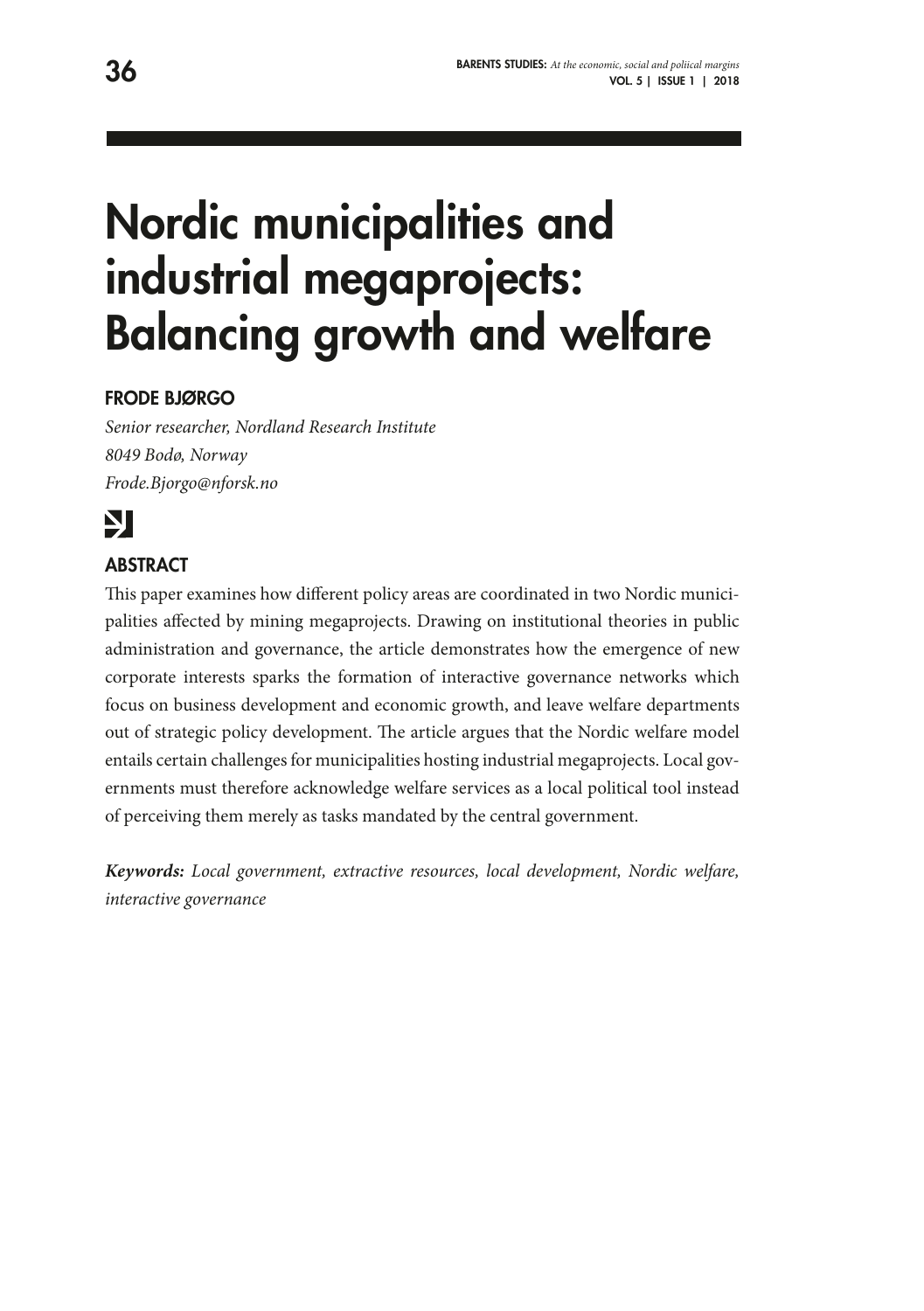#### 1. INTRODUCTION

Despite fluctuating oil and mineral prices, many communities in the Barents region are still pinning their hopes on extractive industry development. In recent years, researchers have shown growing interest in local challenges that follow natural resource extraction (see for example Wilson and Stammler 2016; Koivurova et al. 2015; Nygaard 2015; and Suopajärvi, Poelzer, et al. 2016). However, scholars have mainly focused on issues such as the rights of indigenous groups, local acceptance, and the environmental consequences of large-scale industrial projects. In contrast, there is much less information about how the municipal organizations affected by industrial megaprojects overcome the dilemmas they face when the local economy transforms. To date, even studies that aim to describe the social impacts of mining in this region have failed to acknowledge and incorporate, both theoretically and methodologically, the municipality's responsibilities as provider of welfare services as an important variable in the analysis of how local communities handle big industrial projects (Suopajärvi, Ejdemo, et al. 2016). The empirical goal of this paper is to address this scholarly neglect: it compares the various ways in which different departments in two Nordic municipal organizations are included in planning and policy formulation. The theoretical context for this discussion is a combination of two sets of literature: institutional analysis of public administration and models of local governance.

The research question in the following empirical analysis is: how do the extensive responsibilities of the Nordic welfare municipality affect the municipal development agenda when the municipality hosts an industrial megaproject?

Through a comparative "most similar system design" (Peters 2013), the article compares the coordination of different policy areas in Kvalsund municipality in Norway and Pajala municipality in Sweden as it stood at the time the data was collected (November 2014–January 2015). Although similar in most respects, the municipalities differ in their stage of implementation of the mining project. The mining project in Kvalsund was in a late development phase, whereas the mine in Pajala reached operational status in 2012. The different stages are important, as they can entail different challenges and thus explain the involvement of different municipal departments. Given the role of Nordic municipalities, one might expect that the development phase would be dominated by subsidiary departments responsible for zoning plans and business development, while welfare services such as schools, kindergartens, elderly care, and social services would be part of the strategic decision making when the mining project reached operational status. Further, one might expect that tensions and conflicts would emerge between the departments that were included and not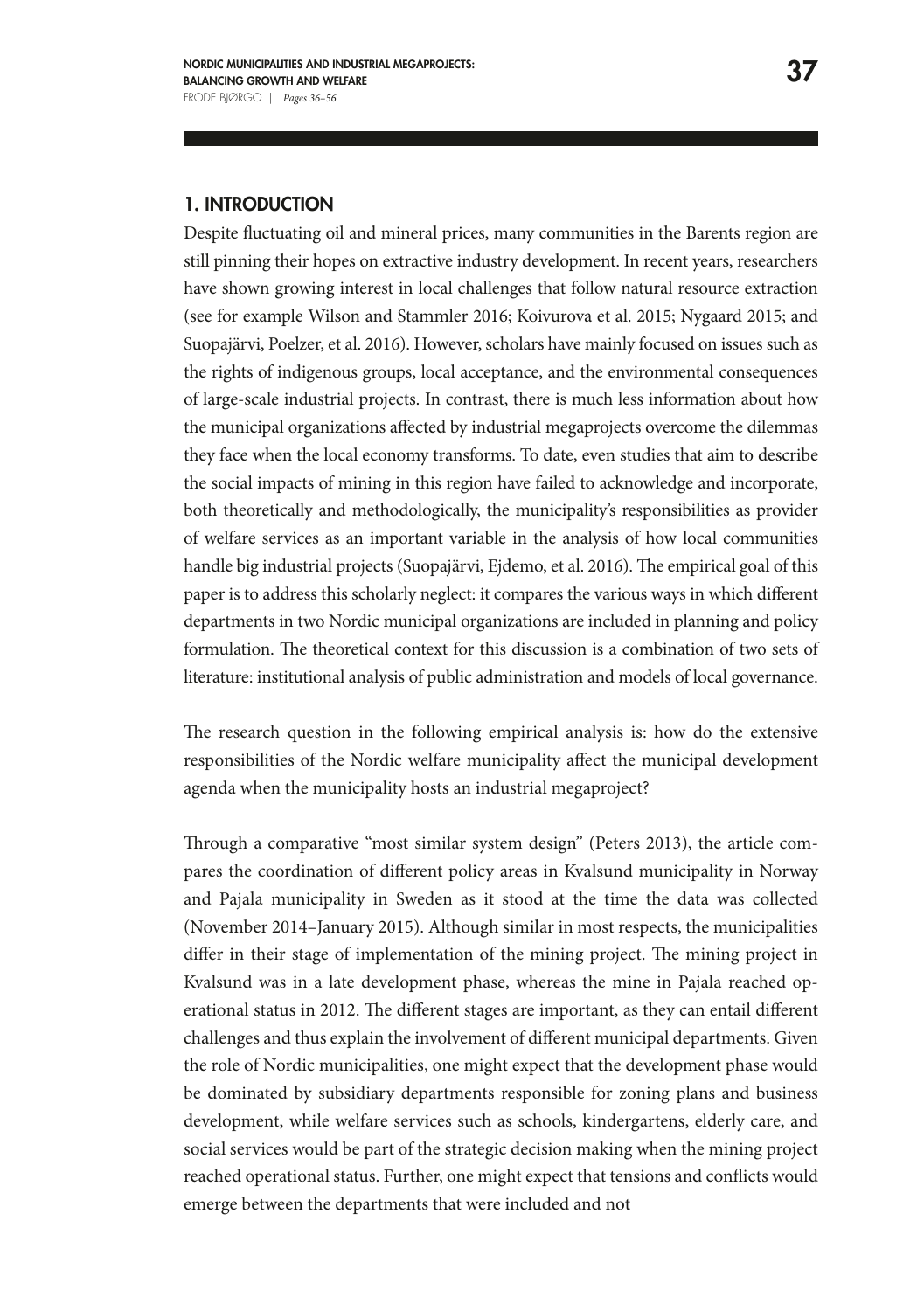However, the empirical data does not support this explanation. Rather, the findings reveal that welfare is left out of the process when municipal organizations handle major industrial projects, both during the preparatory phase and during the operational phase. This neglect can make it harder to translate economic growth into broader social goals, and in particular into the goal that most of the interviewed municipal leaders in this study list as priority number one: population growth. Still, the scarce representation of welfare service leaders in decision-making groups dealing with the industrial megaproject does not seem to create significant conflicts between the different departments. This article explains the neglect of welfare services by pointing to two interlinked phenomena. First, industrial megaprojects spur the formation of interactive governance networks focusing on business development and economic growth. This may in itself downplay the importance of welfare services in development. Second, as welfare services are mandated by and subject to the control of national authorities, welfare provision becomes a standard procedure. Instead of exploring possible adaptations of the existing welfare services, or trying to innovate in order to ensure that the services are tailored to the expected newcomers, the welfare departments focus on implementation and cost efficiency. Such a managerial perspective further weakens the participation of welfare departments in strategic policy development. In sum, this gives politicians limited ability to bridge economic and social objectives when carving out their development agenda.

The rest of the paper proceeds as follows: first, the article describes some differences between the various functions of a Nordic municipality and presents four models of governance that serve as analytical tools guiding the analysis. Second, after a brief note on methods, the article analyses how the two municipalities overcome the challenges they encounter. Third, the article discusses two reasons for the organizational division observed. The conclusion raises the question of whether the Nordic welfare model may exacerbate the difficulties of bridging local economic and social objectives, and points to some future avenues for research.

#### 2. MULTI-ORGANIZATIONS AND INSTITUTIONAL COMPROMISES

Nordic municipalities are complex and highly specialized organizations with broad discretionary authorities and extensive responsibilities (Rose and Ståhlberg 2005; Peters 2011). As they are responsible for the provision of most public services, the mu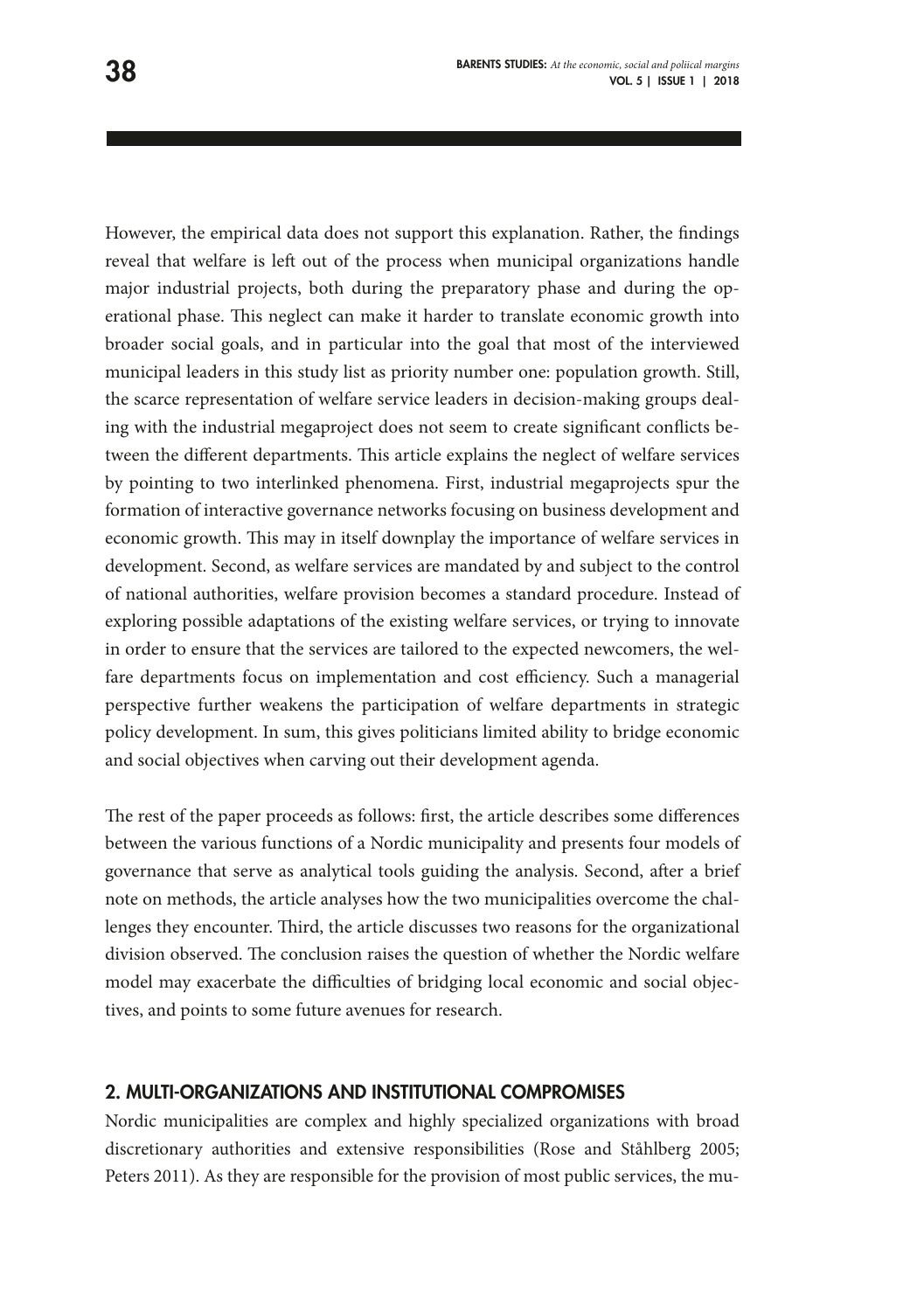nicipalities account for a large share of public spending and employ more people than any other tier of government (Baldersheim and Rose 2011; Lidström 2011). However, municipalities are not only service providers. They are also a democratic body whose role and function includes societal development and, of course, the role as an integral part of the national administrative machinery (Bukve 2012; Lo 2015).

Montin (1990) coined the term *multi-organization* to address the multiple goals and subsequent increasing fragmentation of Nordic local governments. As the central governments assigned new responsibilities to the municipalities, the local public sector expanded rapidly during the 1970s and 1980s (Rose and Ståhlberg 2005). The burgeoning local state had to structure the different tasks and responsibilities in a way that ensured governability and transparency, which led to a growing local bureaucracy divided into specialized subsidiary departments. Nordic municipalities thus became increasingly complex organizations targeting a multiplicity of goals (Peters 2011).

This expansive role had certain unique qualities. The sheer size of the municipal organization made the municipality an important employer, especially in peripheral regions (Bjørnå and Aarsæther 2009). The size of the municipal organization also meant that it held a powerful position in most communities. However, the fragmentation caused by a continuous decentralization was also intrinsically linked to a silo mentality and ungovernability. Institutionalized differences, both in the organizational structure of local government and in the norms, values, practices, and beliefs may further constrain policy coordination. Two municipal roles that often involve contrasting institutional values are development and welfare services.

Development and welfare services are not mutually exclusive categories. Rather, the two policy areas interact and shape each other in myriad ways. A number of scholars have stressed that we should be cautious about perceiving the relationship between these two policy areas as a zero-sum game (Sellers 2002; Savitch and Kantor 2002; Bradford and Bramwell 2014). The quality of kindergartens and schools can be potent means in business development projects, as high-performing educational systems can attract skilled workers, and business development projects in turn can ease the fiscal constraints for new welfare initiatives. However, although the two policy areas impinge on one another, the task of thinking through their linkages and creating synergies can be a real puzzle. Three differences that may make joint performance in these policy areas difficult to achieve are described in the following.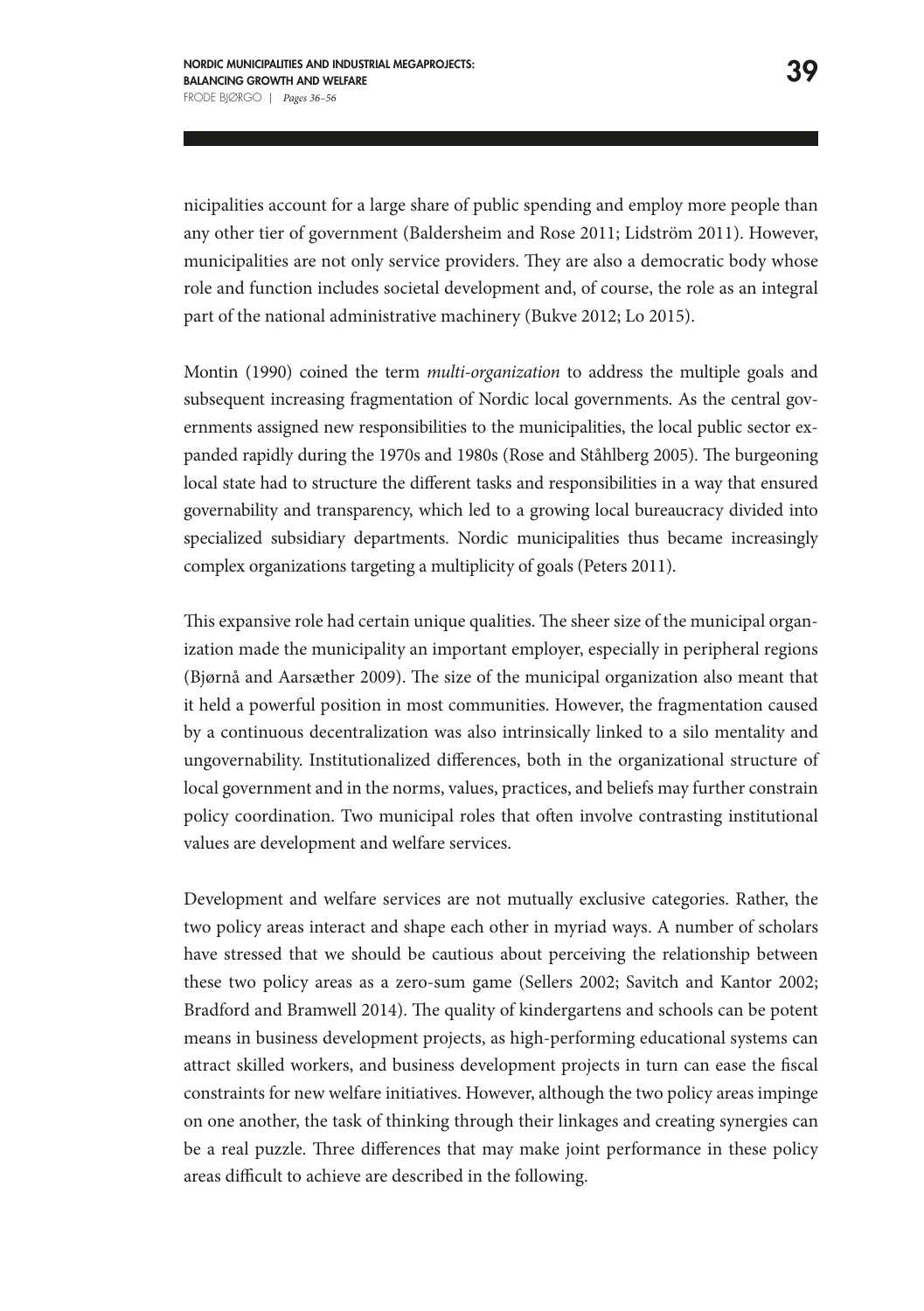First, locally elected politicians and public servants enjoy greater flexibility in relation to development than in relation to welfare service provision. Although municipalities play a key role in welfare provision, they are mainly implementers of national policy, as the central government mandates the provision of most public services. The municipalities are thus assigned responsibility for decisions made elsewhere (Baldersheim and Rose 2011, 289). By contrast, politicians and municipal administrators have greater leeway in the role as local community developers. Rather than being subject to national policymaking, community development calls for creativity and vision.

Second, welfare provision is mostly organized in-house in the municipal organization. Welfare services also connect closely to a party-dominated political agenda and a parliamentary chain of accountability (Ervik 2009), thus relying on a *political rationality*  (Wollmann 2016, 378). On the other hand, local development policies are often formulated and implemented in collaboration with external stakeholders. Such stakeholders are typically single-purpose organizations like local businesses and civil society, which stimulate an *economic rationality*. Here, a more pragmatic and interactive form of governance prevails. The "out-of-house" way of policymaking is congruent with what scholars in the last two decades have called "collaborative governance" (Ansell and Gash, 2008), "interactive governance" (Torfing et al. 2012), "governance networks" (Klijn and Skelcher, 2007), or simply "governance" (in contrast to "government"). What these slightly different approaches have in common is their accentuation of collaboration between governmental and nongovernmental actors in the making of public policies. Such collaboration may foster a more inclusive and participatory policymaking, but one that risks that the consolidation of political power among well-organized groups undermines the classical institutional separation between the public and the private sphere (Skelcher et al. 2011). Further, the inclusion of specific interests will also leave an imprint on the political objectives pursued.

Third, as a natural consequence of such differences, the institutional logics differ between the municipal welfare department and the agencies that work on business development. Whereas core rule-of-law values such as impartiality, formalization, and standardization have a strong standing in welfare provision, flexibility and output legitimacy dominate the economic development policy field (Peters, Pierre, and Røiseland 2014). Montin (1990, 258) points to how these differences can lead to rivalry and struggle:

> Tensions and conflicts easily arise in the grey area between traditional and new institutions. However, these are not always visible to the actors them selves. Even if the norms look consistent and uncomplicated from the outside, they can cause conflict. (My translation).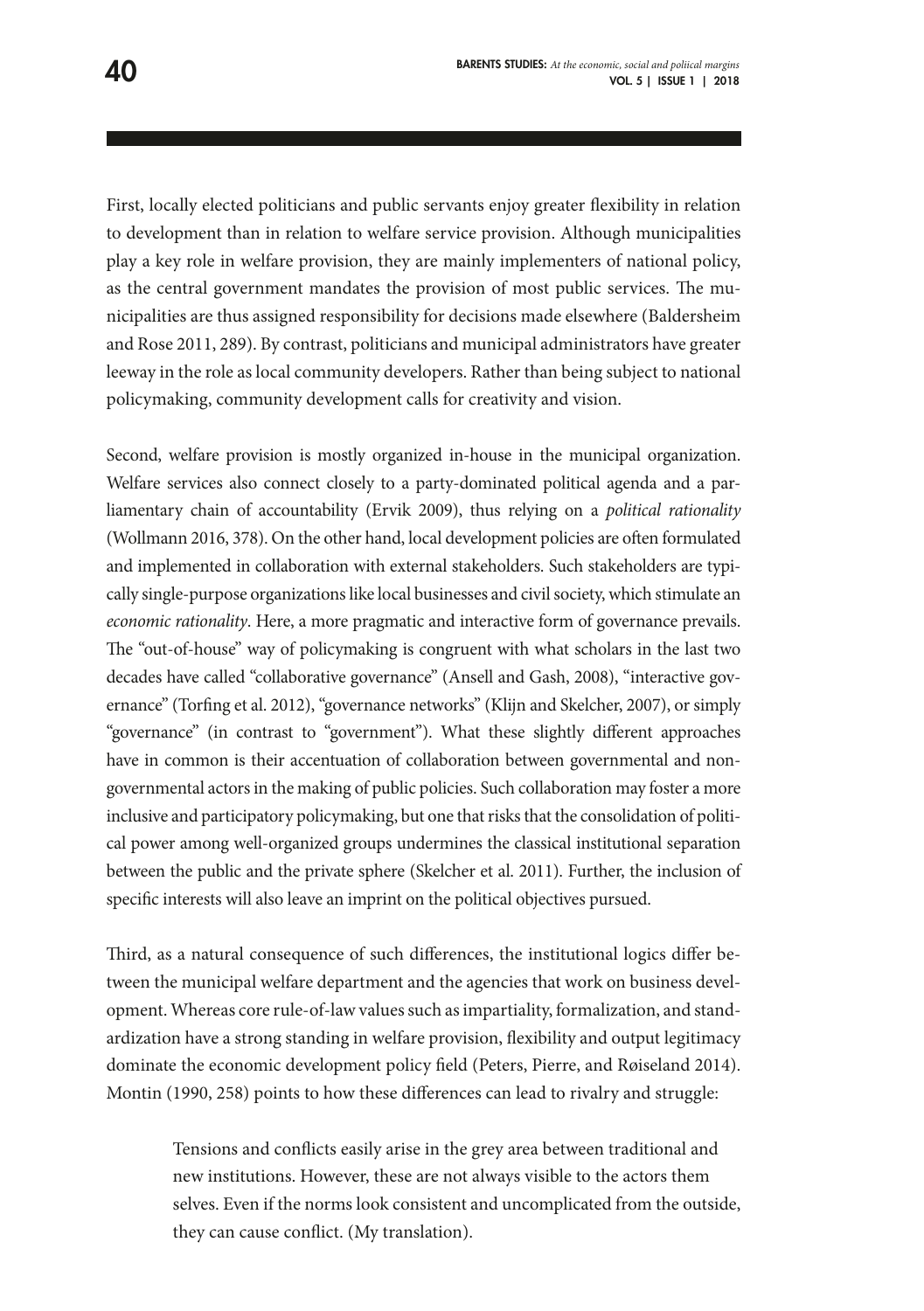The multi-organizational character of Nordic municipalities means that it is hard to predict how any one municipality will balance its various roles and functions. According to Pierre (2011, 1999), this balancing can lead to four different institutional compromises: managerial, corporatist, pro-growth, and welfare governance. These four models of local governance are analytical tools meant to describe how policy goals will influence the governance structures, which in turn reinforce policy priorities and preferred partners. As these are ideal models, Pierre (2011, 152) underlines that no municipality will display all of the characteristics of any single model of local governance. Different models of local governance can also coexist, as different segments of a local administration tend to adhere to different rationales. Such fragmentation can lead to a lack of inter-organizational coordination and to what Pierce (1993) calls "governance gaps". If different segments of a local administration pursue different governance goals, the overall result may be disintegrated and ineffective. There is thus a strong conceptual link between Montin's (1990) concept of the Nordic municipality as a multiorganization and the intra-organizational tensions described by Pierre (2011).

*Managerial governance* describes a governing style in which the managerial dimension of local politics has come to dominate at the expense of the democratic/participatory dimension (Pierre 2011, 33). An increasingly strong emphasis on efficiency and performance nurtures this form of governance, which gives non-elected professional managers a key role. Managerialism is therefore on the performance side of the participation/performance, or input/output, spectrum (Gustavsen, Røiseland, and Pierre 2014). Hence, it relates strongly to the principles guiding the wave of reforms known as New Public Management (NPM), in which politicians were to "steer, not row" (Pollitt and Bouckaert 2000; Peters 2011).

*Corporatist governance* carves out generous space for civil society in both public policy formulation and service delivery. Recent years have witnessed a renaissance of this model under such headings as co-creation, collaborative innovation, and co-production (Torfing, Sorensen, and Roiseland 2016; Voorberg, Bekkers, and Tummers 2015). However, the perils of associative democracy are linked to the inequalities in representation that this form of stakeholderism generates. The outspoken and well-educated will easily gain multiple forms of access, both as engaged citizens and as voters, often securing policy outcomes that benefit their interests.

*Pro-growth governance* has economic growth as its main objective. Although this may seem a self-evident and highly legitimate goal to pursue, the pro-growth governance model can have severe repercussions for the democratic process, as corporate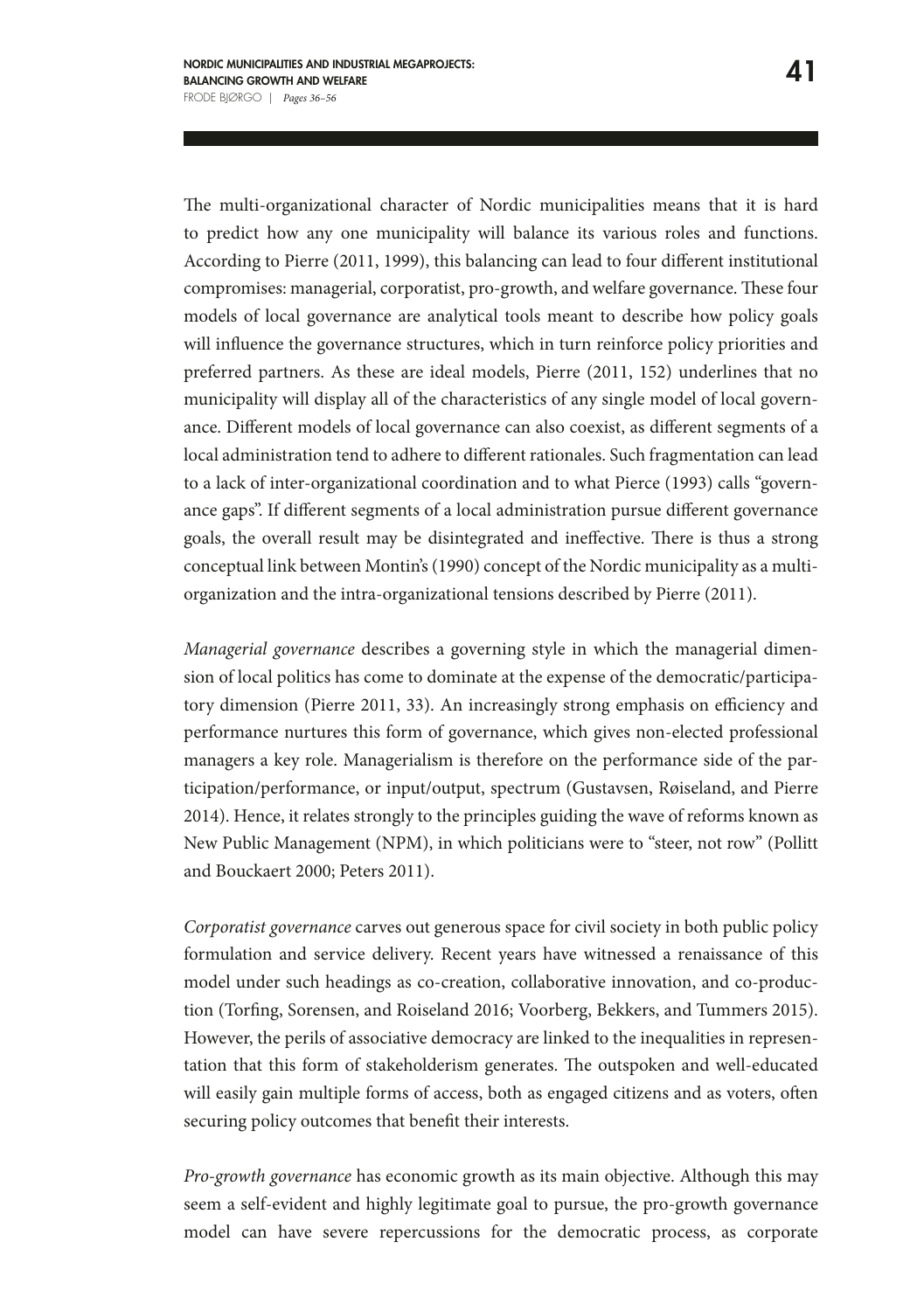interests are prioritized in policy processes, often with direct access to high-level elected politicians (Lindblom 1977; Stone 1989). Such close relationships can reduce transparency and lead to a situation in which policy choices are dictated by economic interests.

*Welfare governance* describes a system in which the chief local policy objective is to cushion the impact of a declining economy by providing state-funded welfare services. Welfare governance will typically emerge where the private sector is limited and in decay. There is a plethora of examples of this kind of local governance from peripheral regions (Jones and Bachelor 1993). The welfare governance model will thus fit local communities in the High North characterized by declining and aging population, low private investments, and severe challenges in renewing the basis of the local economy. If attempts to renew the basis of the local economy continue to fail, local governments have little to offer but welfare services. The local political leadership therefore focuses more on mobilizing resources from the state than on generating local value creation and economic growth.

In summary, the Nordic welfare municipality's many and diverse tasks and functions contribute to a strong but also complex and potentially fragmented local public sector. The four models described above show different ways of balancing these tasks and functions. One may argue that such institutionalized governance models will yield predictable responses to hosting an industrial megaproject, as each municipality will react in accordance with its overarching policy objectives. However, based on the data collected, the article argues that this is not a foregone conclusion. The analysis of the data will follow after a brief note about methods, data collection, and the case municipalities.

#### 3. METHODS, DATA COLLECTION, AND CASE MUNICIPALITIES

On a general level, this article investigates the intra-organizational coordination of different policy areas in two Nordic municipalities affected by industrial megaprojects. More specifically, the article examines whether and how different municipal departments are included in planning and strategic thinking related to the sudden change caused by massive investments in the local economy.

A comparative case study approach was chosen to gain deeper insights into how municipalities are impacted by industrial megaprojects. The two cases, which are both located in the Arctic region, were selected on the following four criteria: first, the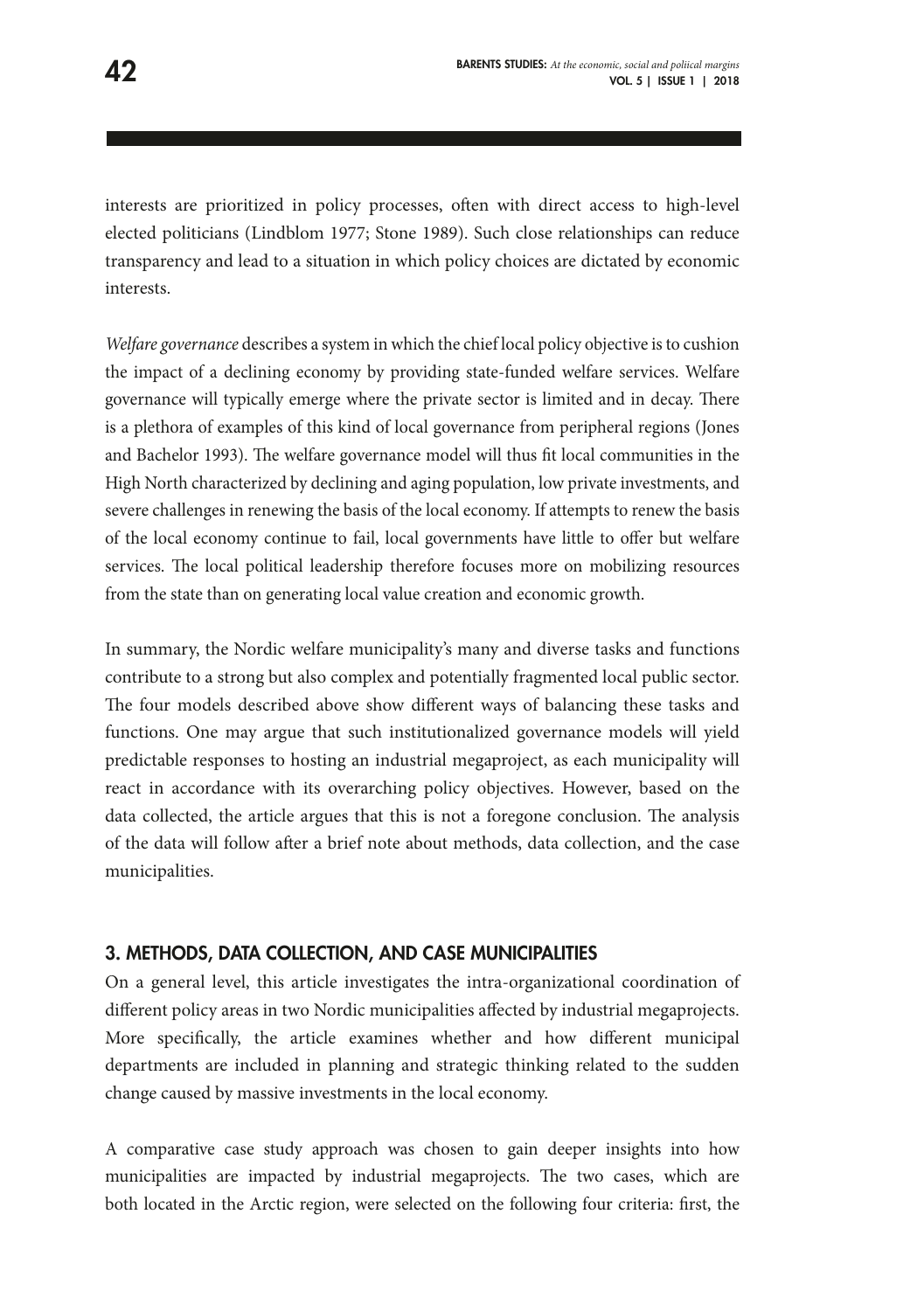Nordic system of government, which accords wide responsibilities to municipalities, is a basic premise for this article. Second, because of the variety in legal and institutional frameworks among various extractive industries, a smaller subclass of municipalities affected by mineral extractive industries was selected. Third, the sample was further limited to municipalities hosting planned or newly started mining projects. Fourth, the chosen municipalities had to host mining projects at different stages of development, as this variable could explain the different levels of inclusion of welfare departments. On these criteria, the municipalities of Kvalsund in Norway and Pajala in Sweden were selected.

| <b>VARIABLE</b>                           | <b>KVALSUND</b>                                | <b>PAJALA</b>                                  |
|-------------------------------------------|------------------------------------------------|------------------------------------------------|
| Number of residents<br>31 December 2016   | 1027 (Among the smallest<br>10% in the country | 1027 (Among the smallest<br>10% in the country |
| Demographic trend<br>in recent decades    | Depopulating                                   | Depopulating                                   |
| Geographical location                     | Far North Periphery                            | Far North Periphery                            |
| Traditional form of industry              | Primary industries                             | Primary industries                             |
| Economic performance                      | Weak                                           | Weak                                           |
| Type of extractive industry               | Mining                                         | Mining                                         |
| Institutional context                     | Nordic welfare                                 | Nordic welfare                                 |
| Phase of mining<br>project in spring 2014 | Planned                                        | Planned                                        |

*Table 1: Summary of similarities and differences between Kvalsund and Pajala. Population figures retrieved from Statistics Norway (2017) and Statistics Sweden (2017)*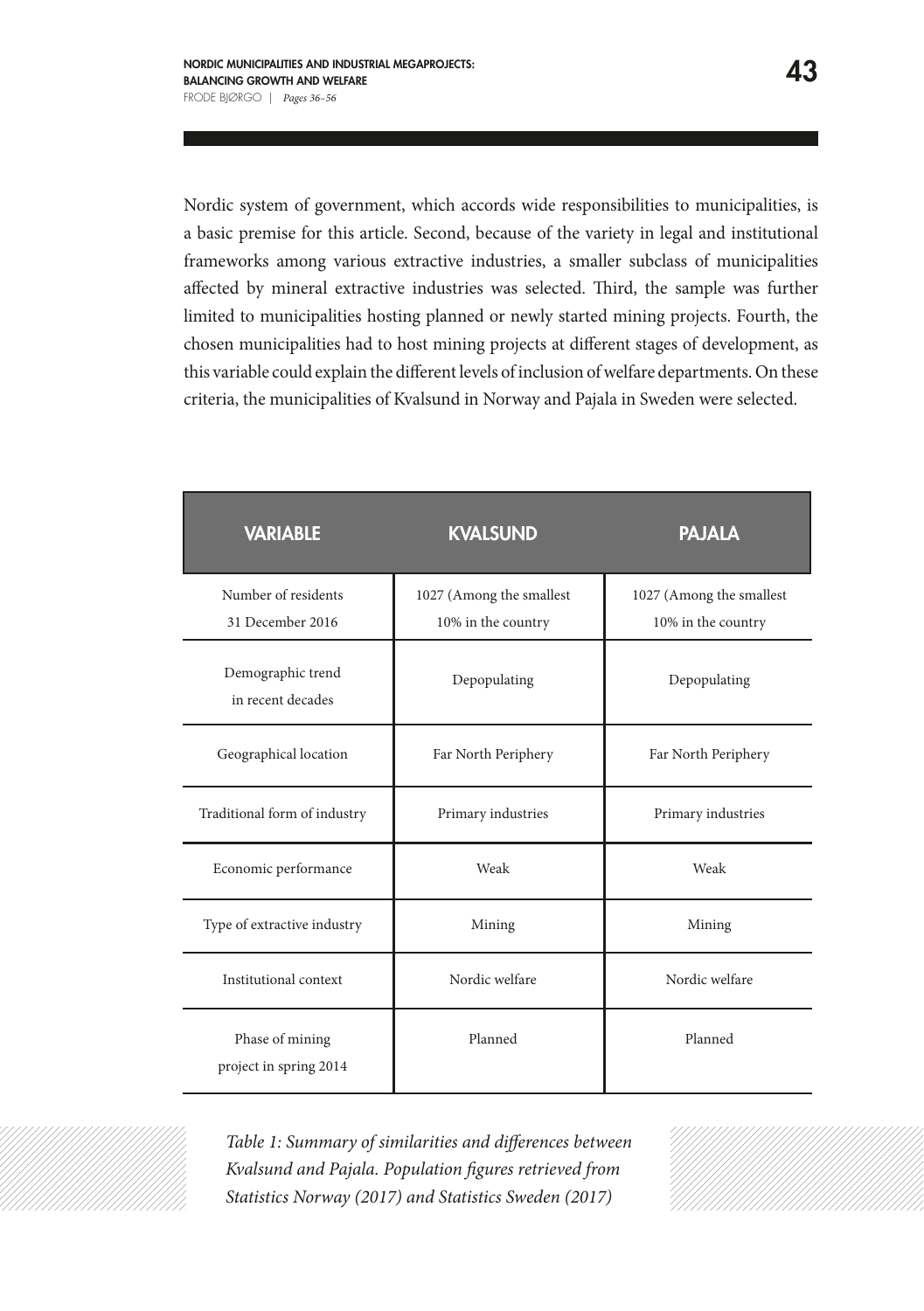Norway and Sweden are by no means identical states, but when it comes to local governance, the differences do not impact the argument in this article (for an overview of Swedish and Norwegian local governance, see Bukve 2012 and Montin 2007). Here it may be useful to remind the reader that all comparisons are in one way or another constructed by the researcher herself (Peters 2013, 155). The similarity between the two cases is thus a result of the chosen theoretical and conceptual framework. Kvalsund and Pajala are both rural and remote, struggling with depopulation and weak economic performance. As Nordic municipalities, they both have vast responsibilities as providers of welfare services, and, not least, both have well-known metal ore resources and have been waiting for investors to turn their eyes northwards.

The overall similarity between the two cases makes them ideally suited for a most similar system design comparison (Peters 2013; Przeworski 1987). In essence, such a comparison presupposes similarity except for one key variable (see table 1). Given the research question about the coordination between different municipal departments, the key variable in this context is the variation in the stage of implementation. Whereas the mining project in Kvalsund is in a late developmental phase, the Kaunisvaara mine in Pajala commenced operation in 2012. Why is this difference important? Hosting an industrial megaproject entails a multitude of challenges, and there is reason to believe that municipal departments differ when it comes to how included they are in planning and problem solving. This will probably also affect the prevailing model of governance, as policy goals will influence the governance structures, which in turn will reinforce policy priorities and preferred partners.

The empirical data in this article is based on document analysis and semi-structured interviews with 25 political and administrative leaders between November 2014 and January 2015 (see table 2). The respondents were chosen from a predetermined list of representatives of various political and administrative roles and functions, including the mayor, chief administrative officer, opposition leader, head of education, head of local health services, head of planning, and financial controller. A mining company representative was also interviewed. The interviewees were asked questions about how a big industrial project affected local democracy, welfare services, and societal development. Although aided by a common interview guide, the interviews had an explorative form, focusing on challenges related to the field of responsibility of the interviewee.

Documents were retrieved from the Environmental Impact Assessment process, public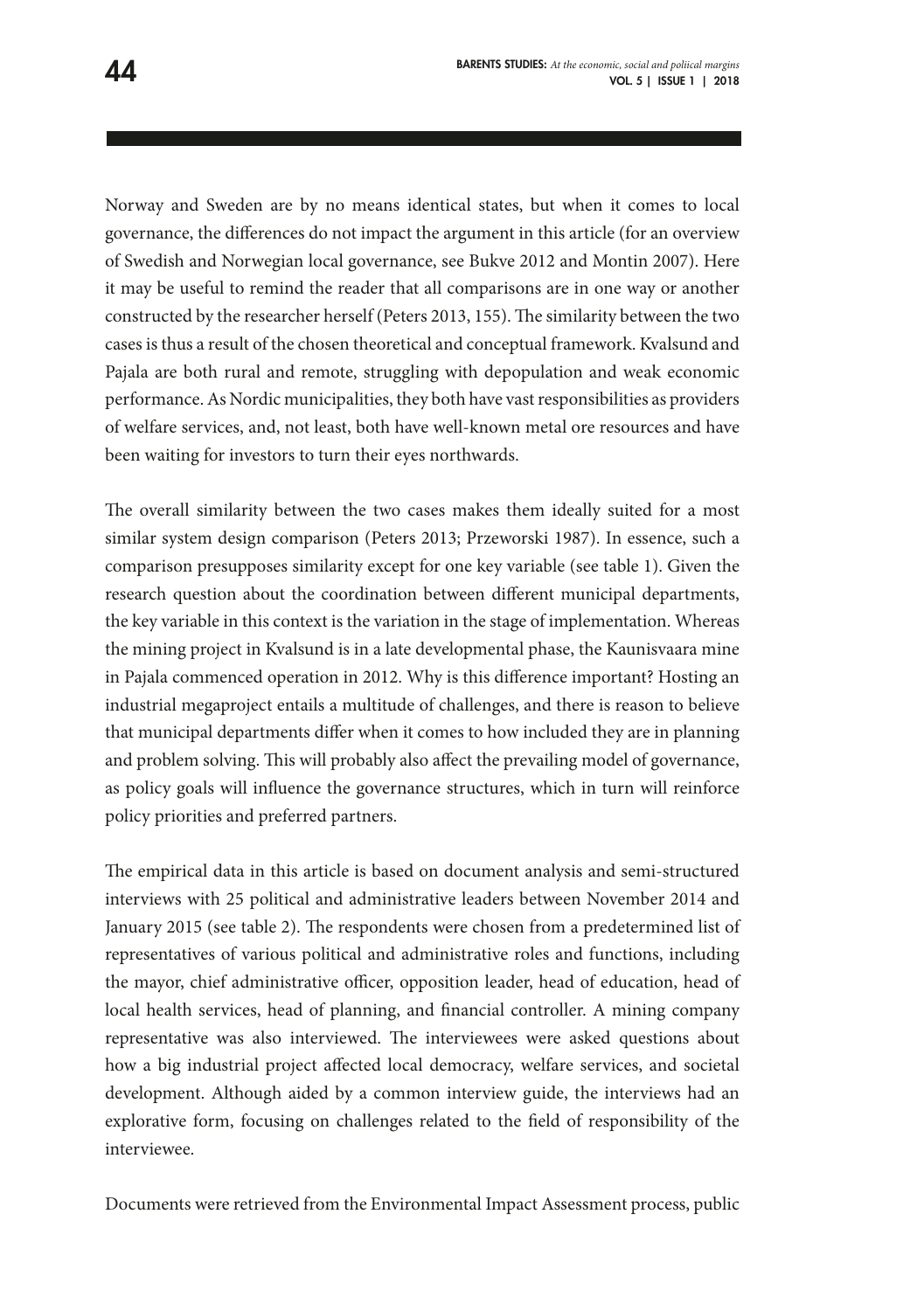reports, and case documents prepared for local political bodies such as the local council. When analysing these documents, special attention was paid to the kind of problems the documents addressed and what kinds of strategies the documents suggested.

The interviews from Pajala must be approached with some caution; at the time they were conducted, the mine had recently declared bankruptcy. However, the interviews focused on the coordination of different policy areas in the years prior to and during the operation phase, and it is therefore not likely that the bankruptcy represents any substantial bias.

| <b>MUNICIPALITY</b> | <b>WRITTEN DOCUMENTS</b> | <b>INTERVIEWS</b> |
|---------------------|--------------------------|-------------------|
| Kvalsund            | 11                       | 12                |
| Pajala              | 13                       | 13                |

#### *Table 2: Data material analysed*

The initial reactions of the public servants to being asked for an interview are included in the data analysed for this paper. The data collection thus includes the responses prior to the interviews. Whereas business developers and staff from the planning departments were very used to talking about the mining project, administrative leaders responsible for welfare service provision hesitated. Some even denied that there were any links between the industrial megaproject and their jobs. Interviewees were also asked to name other useful informants, in a snowball sampling process (Zølner, Rasmussen, and Hansen 2007). The list of people suggested functioned as a map of the actors that were perceived to be important.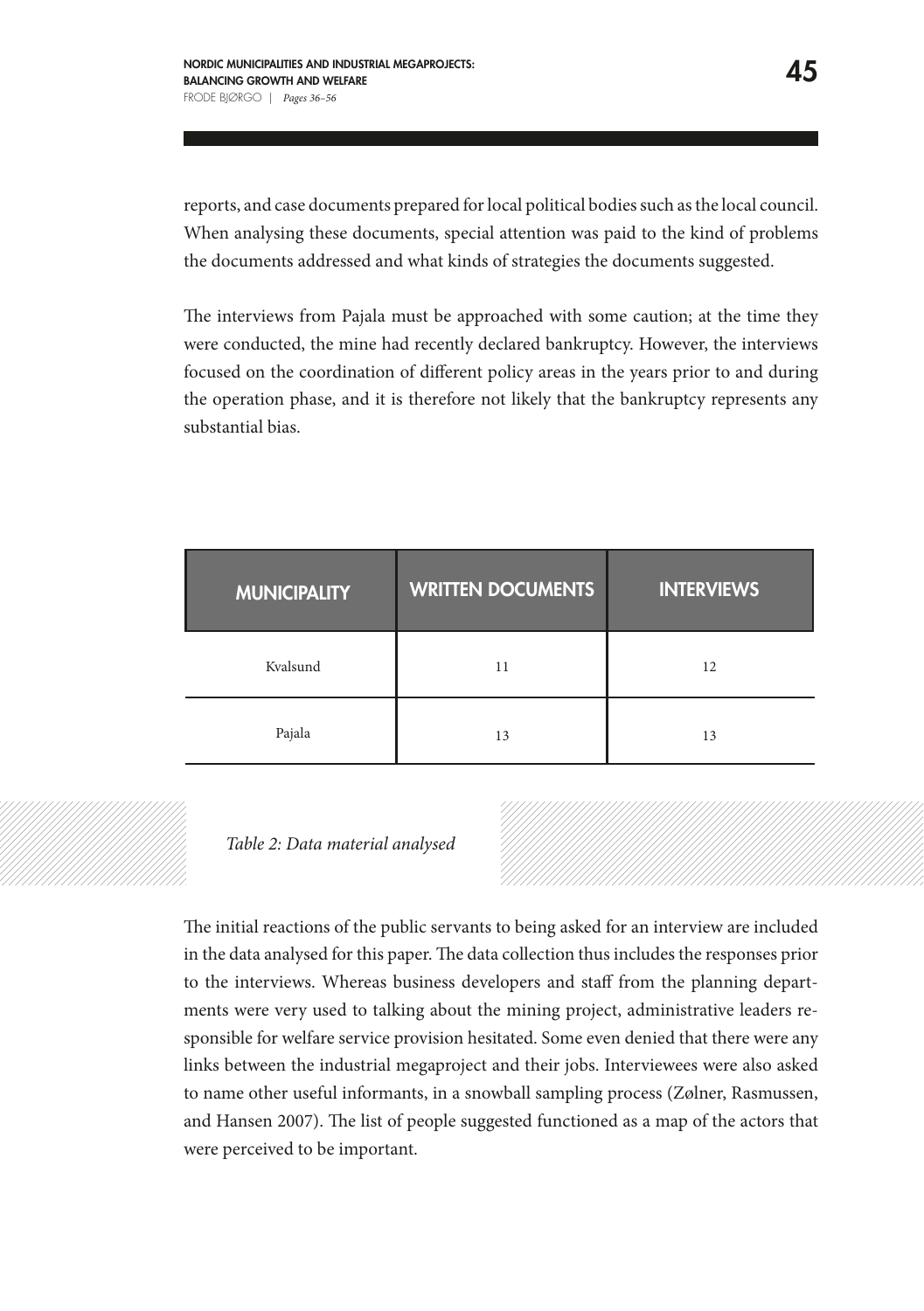#### 4. ANALYSIS – TWO INSTITUTIONAL COMPROMISES

*4.1. Kvalsund: first the mine, then the people, and in the end the need for public services* Kvalsund is a municipality in the northernmost part of Norway. The area has witnessed a steady decline in the number of residents, now counting around 1000. Within the municipality, the public sector is the most important employer, and private enterprises generally do not provide significant numbers of jobs (Vareide and Nygaard 2014). The municipality thus fits perfectly into the welfare governance model described earlier. However, a big copper mining project is signalling the possibility of a new era, but it is not yet in operation as it is awaiting final approval.

The social element of the municipal master plan that was passed in 2013 states that the overarching goal for the coming ten years is to increase the population by almost 200 inhabitants (Kvalsund municipality 2013, 4). This rather ambitious goal, which runs counter to the prognosis made by Statistics Norway (Kvalsund municipality 2013, 5), is to be achieved through new industrial activity. The master plan therefore stresses the need to take a possible rapid change in population figures into consideration and prepare for increased demand for public services.

When municipal leaders were interviewed, those included in the work on the zoning plan, the top management, and the economic development section were up-to-date on the current developments. They also unanimously gave credit to the CEO of the mining company, describing him as a man with genuine concerns for the future of the Kvalsund community. Through years of informal meetings and conversations with the mining company executive, they had developed a deep understanding of the mining project. Although there was disagreement about the planned submarine tailings disposal, all of these interviewees stressed the need for jobs and business development.

In order to reap the benefits of the potential megaproject, the municipality had worked out a societal development project that targeted the extended effects of the mining operation. In addition to the mayor and the municipal head of economic development, the project's steering group consisted of representatives from neighbouring municipalities, the county, and the mining company. Their mandate was to set the goals for the project, make decisions, and oversee the project implementation. The project plan explicitly stated that helping the mining company was one of the main goals. Moreover, it listed several different ways of doing so, such as facilitating business start-ups for sub-vendors and establishing and co-financing business networks.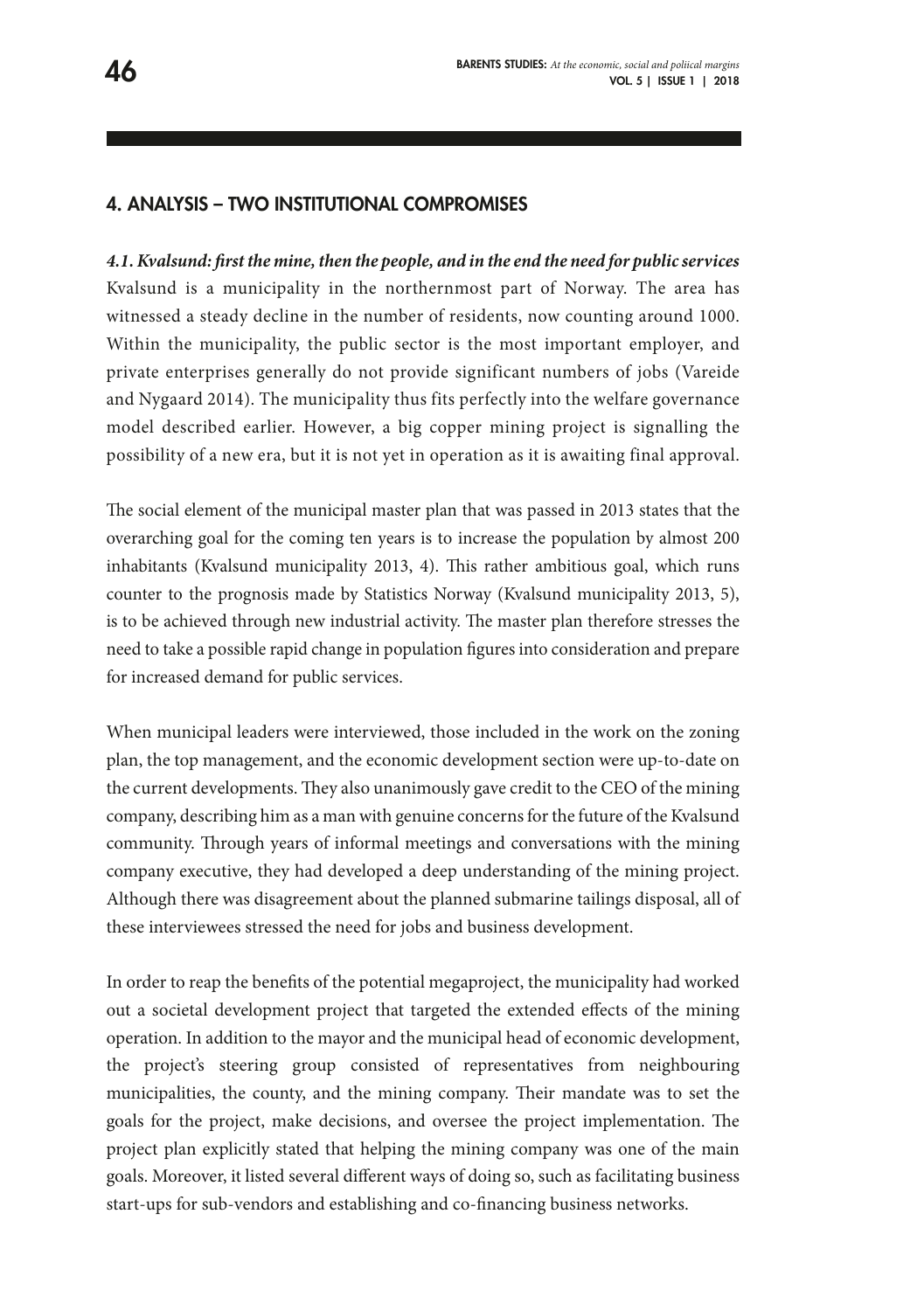When interviewing the persons involved in the societal development project, concerns for social issues and how the municipal organization should prepare for a mining project generating well beyond 100 jobs were not high on the agenda. According to the top municipal management, it was almost impossible to start preparing for the potential transformation of the local community as long as the necessary licences were not in place.

Municipal leaders responsible for different welfare services shared this view. The general attitude was that it was too early to spend time and resources on problems that had not yet manifested. As one said: "we have no concrete plans for how the mining project will affect the welfare services and we do not need to either (…). We'd better jump-start planning the day the operations begin." Any contact with the mining company was also deemed unnecessary as long as the mine had not yet materialized.

Another interviewee who also opted to await the course of development before staking out a course had experience from the neighbouring municipality of Hammerfest and the petroleum-related boom that had taken place during the building of a natural gas facility a few years previously. She warned against thinking that it would be easy to adjust to a new level of service provision. Instead, she said, the municipality could expect a sharp increase in the need for language skills and broad competencies befitting a more international work force. Thus, it would not only be a question of a quantitative increase in service demand, providing more of the same, but a qualitative shift, as new residents would demand different services than the municipality provides today. The interviewee feared that this would come as a shock to the municipal organization.

Likewise, the representative from the mining company underlined that the need for public services would skyrocket if the mine started operating: Me: "Are there any municipal tasks and functions that no one talks about?" Mining company representative:

> (…) the parallel development of schools, health services, and leisure activities. Moreover, getting started with housing development. There will be a big influx, and everyone will need different services. It doesn't seem like they're preparing anything yet, as if they won't touch it before they have to. (…). I can't see a plan for the transition to the operation phase, no matter how you look at it. So I guess it'll be a real shock when it comes.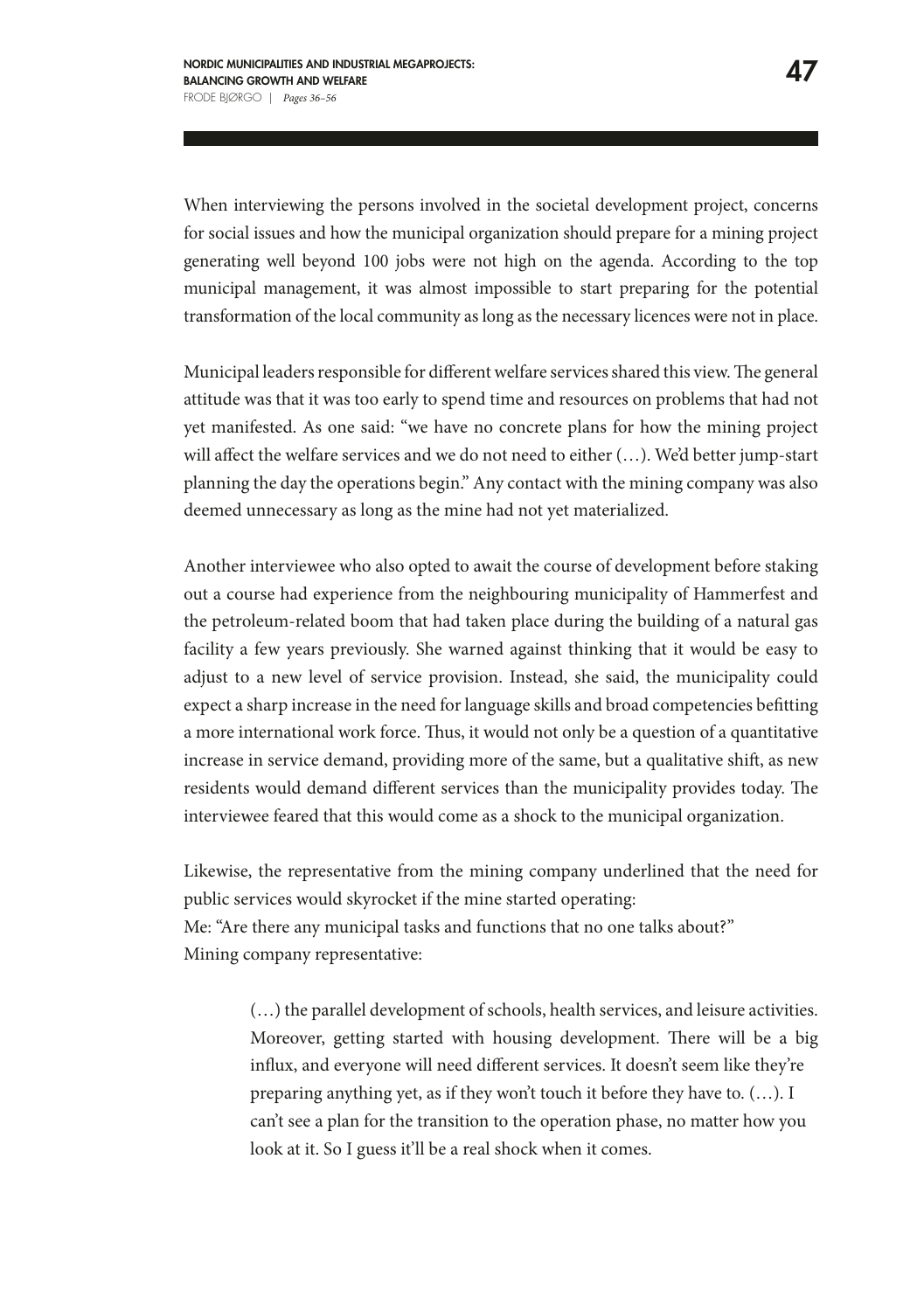In contrast to the mining company representative, senior politicians in the municipal council claimed that they had taken the parallel development of welfare services seriously. They referred to the municipal master plan and said they were ready to start preparing if the mining company received the final licences.

In summary, Kvalsund appeared as a municipality where uncertainty regarding the submarine tailings disposal had halted a broader perspective on societal development. Despite a municipal master plan, which clearly focused on both business development and welfare services, the key actors were preoccupied with securing the mining project. As one of the leaders responsible for welfare services explained, the plan was to solve problems relating to increased demand for public services when they emerged. As long as the mining project still awaited final approval, there was no need to rush into thorough preparations. The mining company representative warned against such an attitude. Still, despite a close collaboration with the political leadership, he had not been able to persuade the top municipal management about the need to expand the scope of the preparatory work to include welfare services.

#### *4.2. Pajala and the swamp that was suddenly worth a fortune*

Pajala is a municipality in northeastern Sweden, bordering Finland. Like Kvalsund, Pajala has experienced a dramatic depopulation during the last 60 years, from more than 15,000 inhabitants in the 1950s to less than 6300 in 2009 (Pajala utveckling 2011, 4). In 2012, the mining company Northland Resources started mineral extraction from a well-known iron ore deposit in the municipality. Heavy investments poured into the rural community, which led to a sense of optimism and hopes for a prosperous future. Unfortunately, the mining company declared bankruptcy in December 2014, after only two years of operation.

The pattern identified in Kvalsund was also identified in Pajala. When asked for key persons responsible for handling the impact of the mining megaproject, people referred to more or less the same representatives of roles and functions as in Kvalsund. In addition to the chief administrative officer and current and former mayors, the persons mentioned were employed in the technical department, planning department, and the like. When an interview was requested with a leader responsible for welfare services, she responded that she could not see that she had anything to do with the mining project.

In contrast, a business development company named Future Pajala was both visible and self-confident. Jointly owned by the municipality and local businesses, the company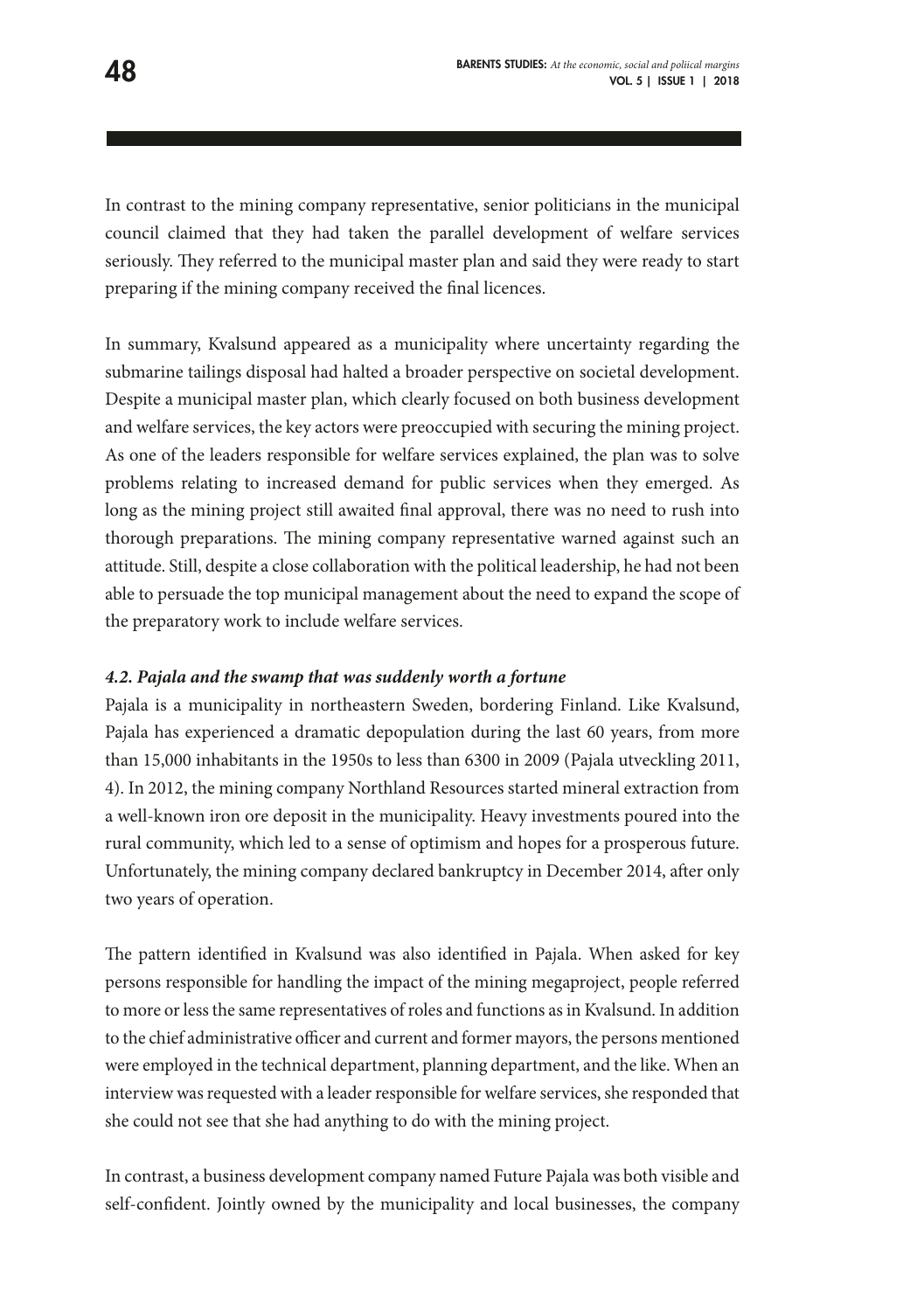served as a node between key officials in the municipality and external stakeholders such as corporate actors, the regional state institutions, and the EU. The business development company pursued a strategy in which the goal was to make Pajala visible and well-known among potential workers living outside Pajala. Future Pajala participated in expositions and promoted the potential for well-paid jobs in the mine. Boosting Pajala's reputation as an exception to an otherwise depopulating region was important; the message was that Pajala was a place with an optimistic view of the future.

The mine had an all-encompassing impact on local governance in Pajala. Quite understandably, the mine was on everyone's lips. Senior politicians and public officials devoted much of their time and work to mine-related issues, often in joint efforts with the business development company. If they were able to attract new businesses and new residents to the community, the mining project would represent a paradigm shift for the community, making the potential payoff immense. It is therefore not surprising that staff working directly with the mining project enjoyed privileged access to the mayor's office.

Several interviewees, and particularly the politicians among them, expressed enthusiasm about the most hectic years prior to and shortly after the mine opened. However, some of the leaders responsible for welfare services opposed what they called a one-dimensional approach to societal development. As one leader commented: "[W]e have almost neglected the municipality. An unbelievable focus on the mine has made us almost forget about our own organization." Another key actor differentiated between what he called domestic and foreign affairs, the latter being the ambitious strategy of marketing Pajala nationally, even internationally. The hype was a good thing for many reasons, he said, but it left the municipal organization in a void. What he called "domestic affairs", developing the municipal organization and ensuring the necessary flexibility in times of change, was overshadowed by the exogenous shock that the mine represented. Another public servant opposed the way prominent actors had excluded welfare services from the decision-making arenas: "I remember I once voiced my concern, saying that social services should be invited to the meetings in which the strategy is coordinated."

Although some interviewees complained about lacking access to strategic decisionmaking arenas, they all felt confident that they would be included if the booming economy had a negative impact on social welfare. However, there were few examples of problematic situations. In contrast, the municipality experienced severe problems related to a lack of manpower, especially in the holiday season. According to one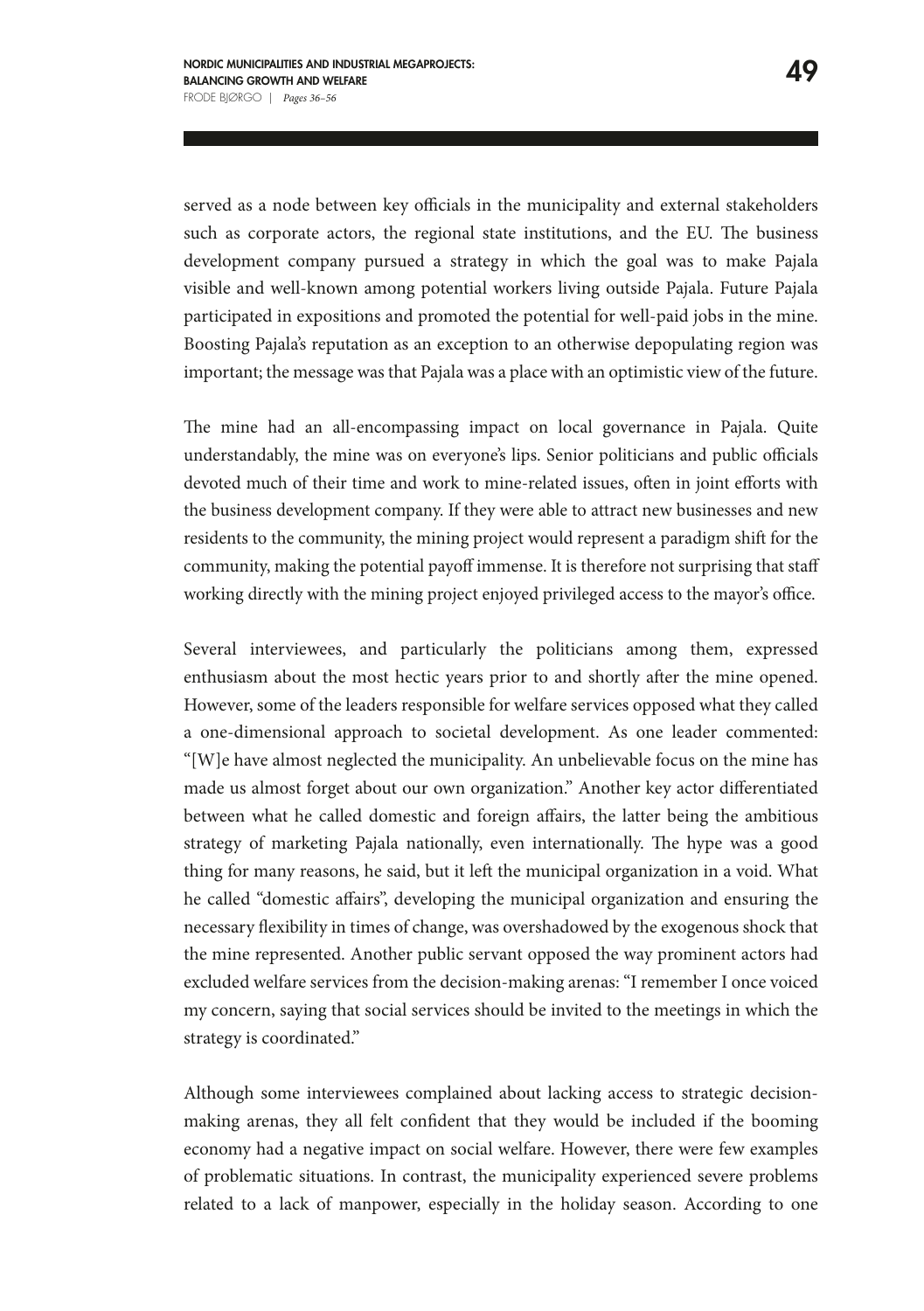local politician, the social service department witnessed a high personnel turnover when the mine started operating. People quit their low-paid jobs as skilled welfare workers and began working as drivers or the like, making a fortune compared to their previous public sector jobs. Temporary positions became almost impossible to fill, and pensioners had to return to work for the municipality to avoid having welfare services fail to meet needs.

To summarize, the picture in Pajala resembles that in Kvalsund. The business development company appeared to be the spearhead of societal development, pushing for positive PR, improved infrastructure, and continuous growth. Public servants responsible for welfare services felt left out, or, perhaps even more surprisingly, did not even regard themselves as important actors. The presumption that hosting a mining project that had reached operational status would lead to the inclusion of other municipal actors proved wrong. Instead, the same actors dominated the local scene, characterized by a close collaboration between private businesses and the political leadership.

#### *4.3. Comparative analysis*

Are the two municipalities in the northernmost part of Scandinavia examples of fragmented multi-organizations incapable of coordinating different segments of the municipal organization? In Kvalsund, the representatives from the welfare departments did not think there was any need for planning or preparations prior to the granting of the final start-up permissions. Instead, they expected an all-out effort once the project materialized. The mining company seemed dissatisfied with this approach, claiming that chaos would follow when the influx of people began. In contrast to the lack of involvement of welfare services in the planning process, those responsible for business development and land-use planning were very aware of the details of the mining project and had a repertoire of policy ideas.

Likewise, in Pajala the business development company leveraged private sector resources for public purposes. Together with corporate actors, the business development company set the agenda and together they were the visible agents for the municipal response to the megaproject. Welfare service leaders felt left out, and claimed that the municipal organization had suffered because of a strong focus on what they called "external relations".

The response from the interviewees clearly suggested a fragmented public administration. Navigating the rapids of economic change, the municipal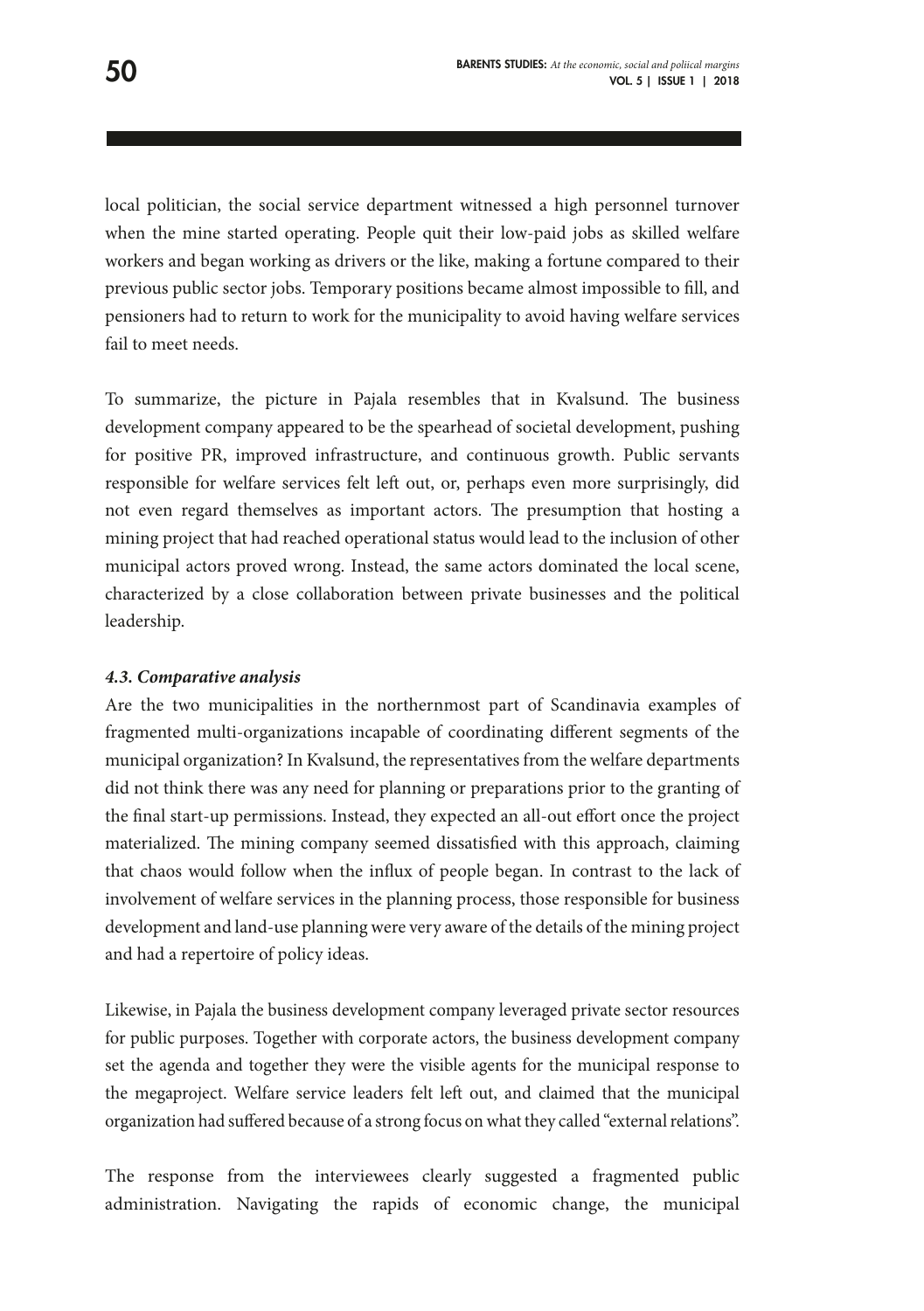organizations had prioritized land-use planning and establishing networks with both the corporate sector and regional and central government agencies. In contrast, employees working in welfare services were not part of the inner circles. Still, a disintegrated municipal organization is not by definition conflict-ridden and destructive. The data suggests that both Kvalsund and Pajala exemplify this: while some segments of the local bureaucracy were surprisingly unconnected to strategy development and policy formulation in the wake of the mining projects, conflicts and tensions were hard to discover. Some of the welfare service providers had voiced their disagreement, but in general it seemed that the leaders responsible for public services accepted their subordination: "This is how it is. We do not like it, but we do not disagree too loudly either", seemed to be a common credo. As the municipal white papers listed population growth as priority number one, such a detached role for the welfare services was unforeseen. Based on the data, several explanations for why the welfare services played such a marginal role are valid. All of them are linked to Pierre's analytical model (2011) and the connection between governance objectives and preferred partners.

First, the disconnect might be a consequence of necessary priorities. Land-use planning and business development are perhaps the most urgent issues to address when a big mining firm shows up on the doorstep of a sleepy town. The institutional capacity in municipalities that have been combating depopulation for decades will necessarily be limited. The municipal leadership must therefore engage in presumably difficult trade-offs when deciding what to prioritize. Further, declining communities seldom have top-notch planning departments or even updated area plans. Suddenly hosting an economic boom will therefore require an all-out effort just to be operational. At the same time, because of decades of depopulation, both municipalities had a buffer of available infrastructure like schools and nursing homes. Thus, the infrastructure needed to deliver welfare services would not be critical in the near future. Still, welfare services are more than physical infrastructure, and a coherent strategy for how to secure population growth must certainly include available welfare services. Nevertheless, what gets prioritized is deeply rooted in policy preferences. The important message here is that when these two municipalities suddenly hosted an industrial megaproject, new societal actors and interests emerged on the local political scene. In order to mobilize their resources and include them in problem solving and policy development, a new structural framework developed of public–private networks. However, the Nordic municipality's role as provider of welfare services does not appear to have been high up on the networks' agenda. This appears to be an example of what Pierre (2011) claims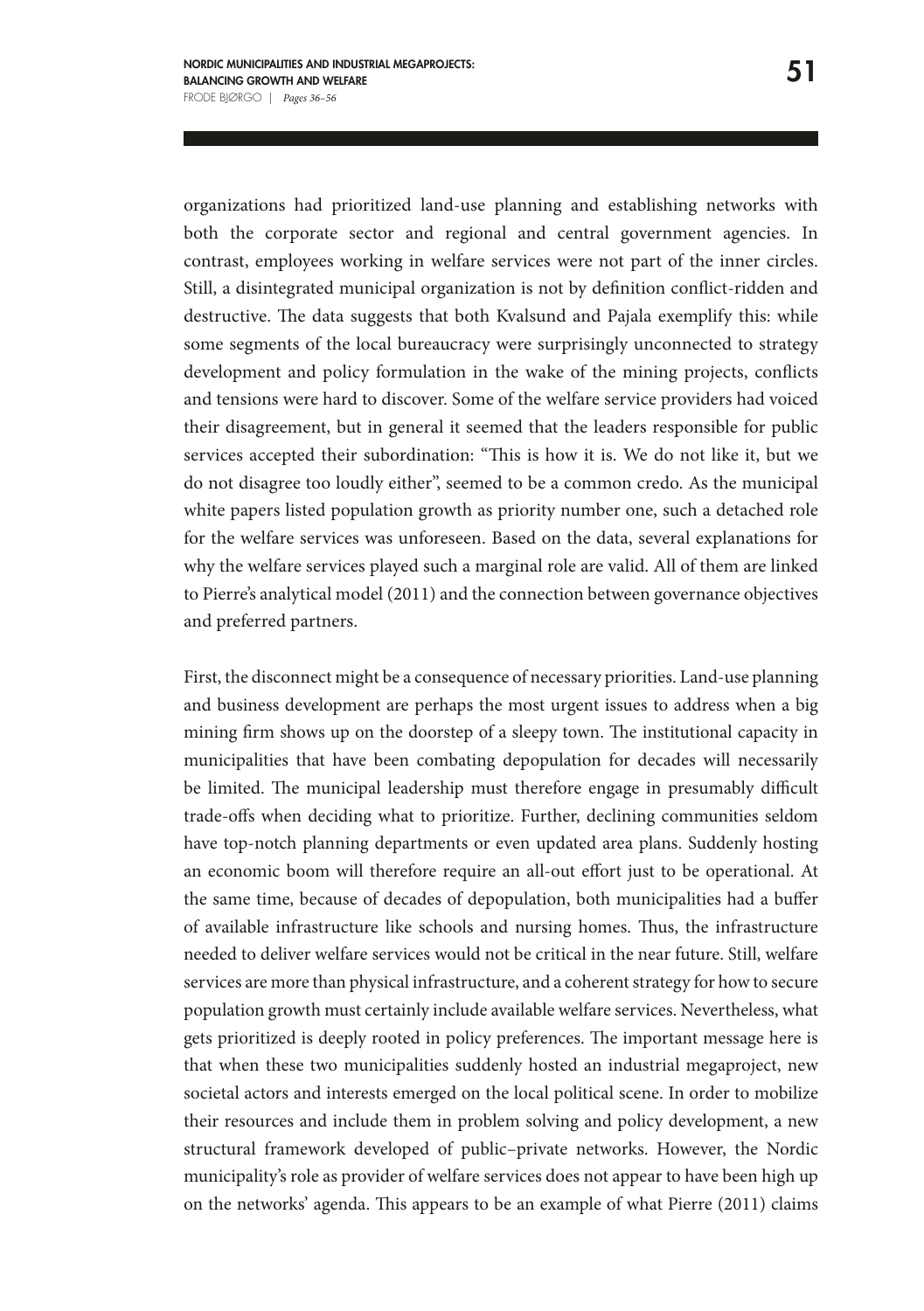is a mutually reinforcing dynamic between preferred partners, governance structures, and policy priorities.

Second, the difference between the role as provider of welfare services and the role as societal developer mirrors the difference between the responsibilities of the central government and the flexibility of local government. The creative leaders concentrate on the political issues where their agency and visions count, and leave the state-mandated welfare provision to other segments of the local bureaucracy. In other words, there are structural barriers that prevent a constructive inclusion of welfare service departments in societal development processes.

The autonomy of the local government is a core question in the Nordic welfare model: to what degree can local authorities exercise discretion in the provision of welfare services? As Hansen and Klausen (2002) show, the state has increasingly regulated local government service production in order to ensure standardization and universality. In the two case study municipalities, this tendency seems to have structured the local welfare provision departments as implementers of state policy. Rather than being a tool for creating a more attractive and viable community, local welfare provision is an inflexible and rigid system that operates at arm's length from local politicians. A consistent focus on budgetary control and efficiency in accordance with managerial governance values has further spurred this division between welfare provision and local agency. Accordingly, and in line with the analytical model, welfare services are hardly ever included in the governance structures that focus on strategic development, because the welfare providers themselves pay more attention to the directions from the central government.

Third, the analytical model described a close relationship between political objectives and preferred partners. Prior to the mining projects, the two municipalities fit the welfare governance archetype. The population was moving away or aging, the local tax base was deteriorating, and the local government fought to maintain the local community by the help of state-funded compensatory measures. Suddenly, however, something happened. New corporate actors entered the scene and changed the future prospects dramatically.

The booming economy, or in the case of Kvalsund, the anticipated booming economy, shifted local policy towards business interests. Leading politicians and allied public managers forged close alliances that turned a traditionally sceptical stance towards private capital upside down. In Kvalsund, the mining company representative was included in the steering group of a prestigious societal development project. In Pajala, the business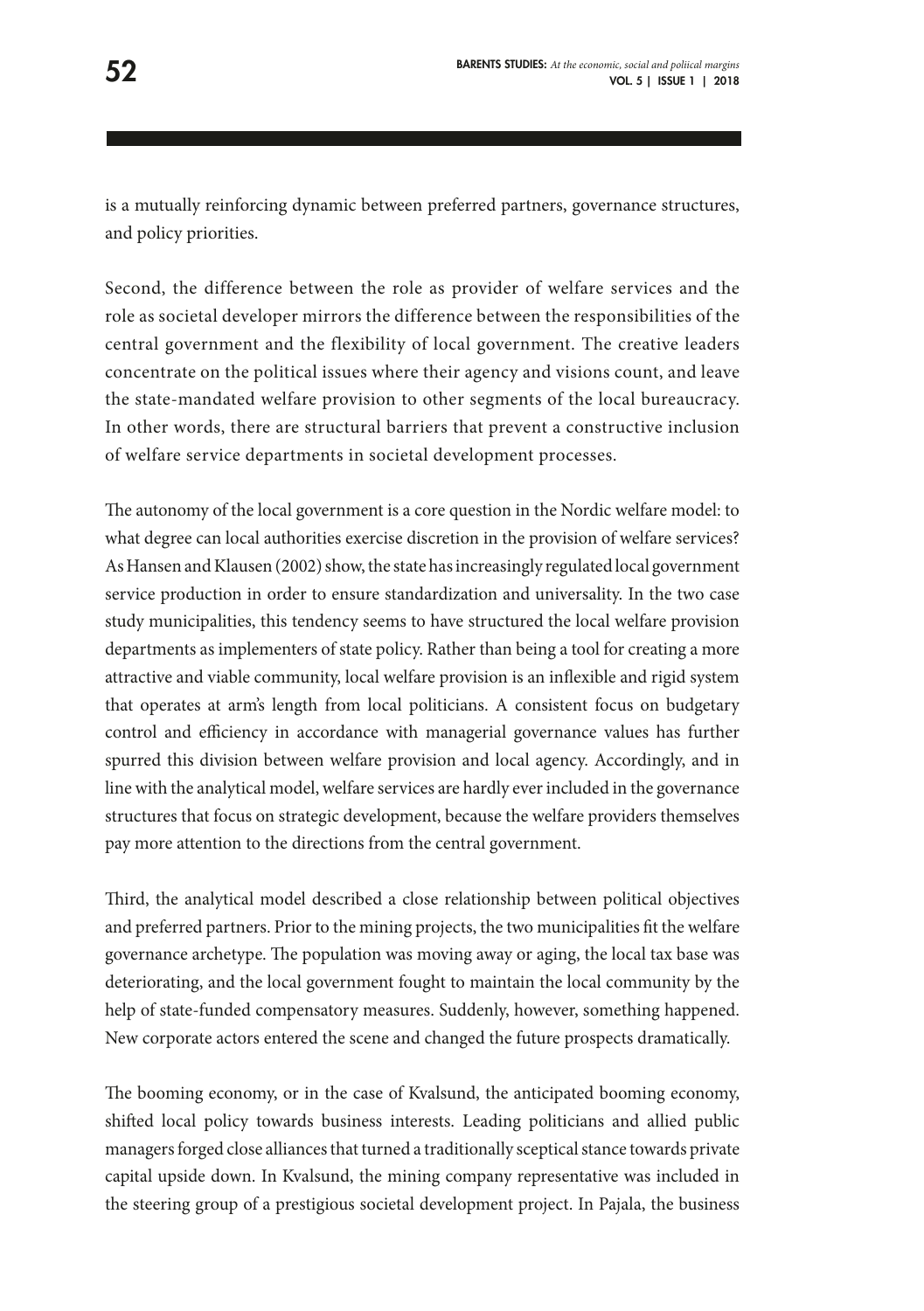development company took a leading role in promoting potential value creation.

Both governance networks were headed by the respective mayors, strongly signalling the start of a new era. The new approaches were in line with a pro-growth model of local governance, as they gave non-elected actors substantial influence over policy choices and strategy developments. In general, local business organizations may signal a corporatist approach to local governance, and the corporative element is undoubtedly present in the two cases. However, in both cases the inclusion of non-elected actors was limited, instrumental, and pragmatic. Rather than an organized civil society mobilizing to steer development and secure a wide distribution of economic benefits, as one would expect in a corporatist model, the private cooperation in these cases was confined to a well-organized business sector. This is especially relevant in Pajala; Kvalsund has a more limited range of private stakeholders. However, the pro-growth governance objectives only applied to some municipal departments. On the whole, the welfare services did not participate in the decision-making networks. Both in Kvalsund and Pajala, interviewees spoke about a division between different segments of the municipal organization. However, this division did not breed conflicts. Rather, the welfare departments seemed to be satisfied with the division of labour; they appeared to see themselves primarily as implementers.

#### 5. CONCLUSION

This article has shown that certain segments of the local bureaucracy are neglected in times of economic change. This is primarily not a conflict-ridden and forced exclusion, as the welfare departments more or less agree to step aside and leave the dominant political agenda to more pro-growth departments of the municipality. This pattern does not seem to depend on the operational status of the industrial megaproject. The data collected do not support the presumption that different stages of the projects would be dominated by different policy areas. Instead, the pattern identified in Kvalsund is analogous to the pattern found in Pajala: business development and technical infrastructure seem to dominate at the expense of welfare departments. This lopsided approach is further reinforced by who is included and not in the influential governance networks, as these preferred partners leave an imprint on the political objectives pursued.

The article has pointed to two interlinked phenomena that can explain this organizational division: 1) a change in the prevailing mode of local governance caused by the inclusion of certain non-elected actors, and 2) an effect of the difference in local flexibility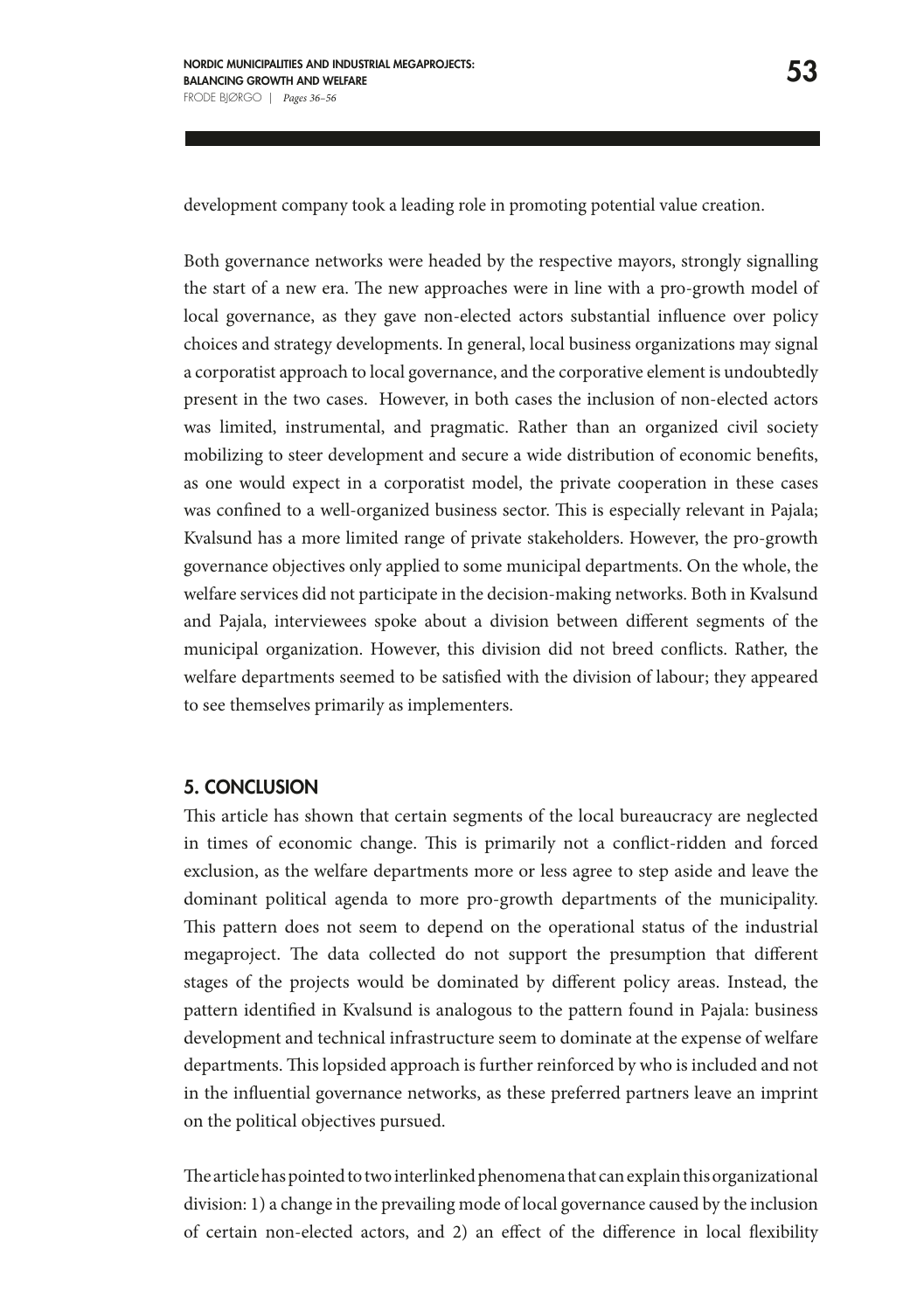between development and welfare provision in policy implementation. Both are linked to Pierre's (2011) analytical model in which different institutional compromises give voice to specific policy objectives.

When two municipalities concentrate on business development and economic growth, we must allow for the possibility that this is the best way to overcome the challenges associated with hosting an industrial megaproject. However, there is a risk that by leaving welfare out of the societal development equation, the municipalities end up pursuing the interests of a narrowly defined constituency.

The result is what we can call governance gaps (Pierre 2011; Pierce 1993; Warren, Rosentraub, and Weschler 1992). Governance gaps refer to how a lack of intraorganizational coordination can be an important source of local government ungovernability (Pierre 1999, 390). When different segments of the local state pursue conflicting priorities and strategies, the overall governance may be inadequate. In these two cases, a vital part of the municipal organization is left out of the loop with little chance of contributing its expertise and local knowledge to the project development and implementation. Consequently, the linkages between the economic and social dimensions of the community's future are missed. This process also obscures alternative strategies for societal development, as Nordic welfare services function not only as relief for the underprivileged. Welfare services are relevant when targeting the primary priority for all interviewees and the documents analysed: population growth. Furthermore, including welfare service departments not only widens the scope of the development processes and mitigating measures, but will also enhance the competence and knowhow of the municipal response.

One of the questions that emerges from these findings is whether the Nordic welfare model may in fact exacerbate the difficulties of bridging local economic and social objectives during rapid growth. There is nevertheless little evidence to support such a radical claim. The Nordic welfare model has traditionally been regarded as particularly suited to embedding the economy in a larger context of societal goals. This is partly because the central government has traditionally entrusted local governments with responsibility for a wide range of tasks and functions. One can therefore assume that the potential for a broad approach to societal development is particularly well developed in Nordic municipalities. However, the findings in this study point to two unique challenges that Nordic municipalities face in times of rapid change. First, there has been a growing tendency for the state to regulate local government service production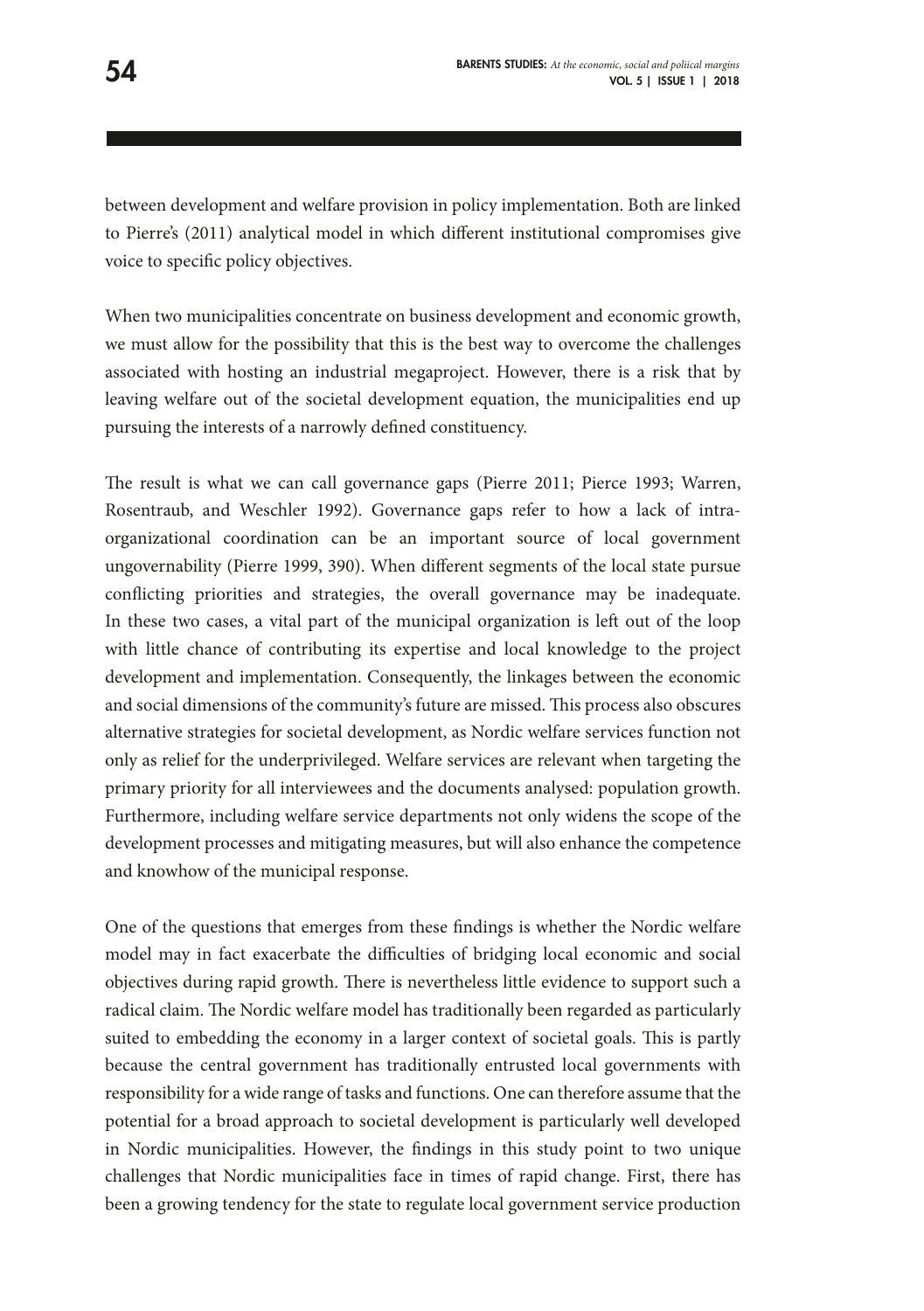in order to ensure universality. Yet standard solutions risk being poorly suited to local needs and problems, for example during a dramatic change in the local economy. Second, if local welfare provision ends up being a mere appendage to local democracy – a mandated role carried out in a managerial way but not coordinated and incorporated into a larger governing context – this may in fact undermine the governance capacity of local government. Further research should therefore be undertaken to investigate whether these unique challenges prevent coordination across different policy areas when hosting industrial megaprojects. In this context, future studies comparing Nordic and other Arctic countries could prove fruitful. All the same, the findings in this study are a reminder to politicians and councillors in the many Arctic communities still hoping for extractive industry development to be aware of possible governance gaps between different policy departments when handling the consequences of hosting an industrial megaproject.

#### LITERATURE

Ansell, C. and Gash, A. (2008). Collaborative governance in theory and practice. *Journal of Public Administration Research and Theory*, 18, 4, pp. 543–571. https://doi.org/10.1093/jopart/mum032

Baldersheim, H. and Rose, L., 2011. Norway: The decline of subnational democracy? In: J. Loughlin, F. Hendriks, and A. Lidström, eds., *The Oxford handbook of local and regional democracy in Europe.* Oxford: Oxford University Press, pp. 282–304.

Bjørnå, H. and Aarsæther, N., 2009. Combating depopulation in the northern periphery: Local leadership strategies in two Norwegian municipalities. *Local Government Studies,* 35, 2, pp. 213–233. https://doi. org/10.1080/03003930902742997

Bradford, N. and Bramwell, A., 2014. Governing urban economies: Innovation and inclusion in Canadian city-regions. In: N. Bradford and A. Bramwell, eds., *Governing urban economies.* Toronto: University of Toronto Press, pp. 3–36.

Bukve, O., 2012. *Lokal og regional styring: eit institiusjonelt perspektiv* [Local and regional governance: an institutional perspective]. Oslo: Samlaget.

Ervik, B., 2009. Lokal opinionsdanning? Deltakere, dagsorden og styringsnivåer i lokal valgdebatt. In J. Saglie, ed., *Det nære demokratiet – lokalvalg og* 

*lokal deltakelse,* [Local democracy– local elections and local participation]. Oslo: Abstrakt forlag, pp. 89–115.

Gustavsen, A., Røiseland, A., and Pierre, J., 2014. Introduction: Toward output legitimacy in local government? *Urban Research & Practice,* 7, 2, pp. 119–122. https://doi.org/10.1080/17535069.2014.9 10933

Hansen, T. and Klausen, J. E., 2002. Between the welfare state and local government autonomy. *Local Government Studies*, 28, 4, pp. 47–66. https://doi. org/10.1080/714004167

Jones, B. D. and Bachelor, L. W., 1993. *The sustaining hand: Community leadership and corporate power.*  2nd ed. Studies in government and public policy. Lawrence: University Press of Kansas.

Klijn, E.-H. and Skelcher, C. (2007). Democracy and governance networks: Compatible or not? *Public Administration,* 85, 3, pp. 587–608. https://doi. org/10.1111/j.1467-9299.2007.00662.x

Koivurova, T., Masloboev, V., Hossain, K., Nygaard, V., Petrétei, A., and Vinogradova, S., 2015. Legal protection of Sami traditional livelihoods from the adverse impacts of mining: A comparison of the level of protection enjoyed by Sami in their four home states. Arctic Review on Law and Politics, 6, 1, pp. 11–51. https://doi.org/10.17585/arctic.v6.76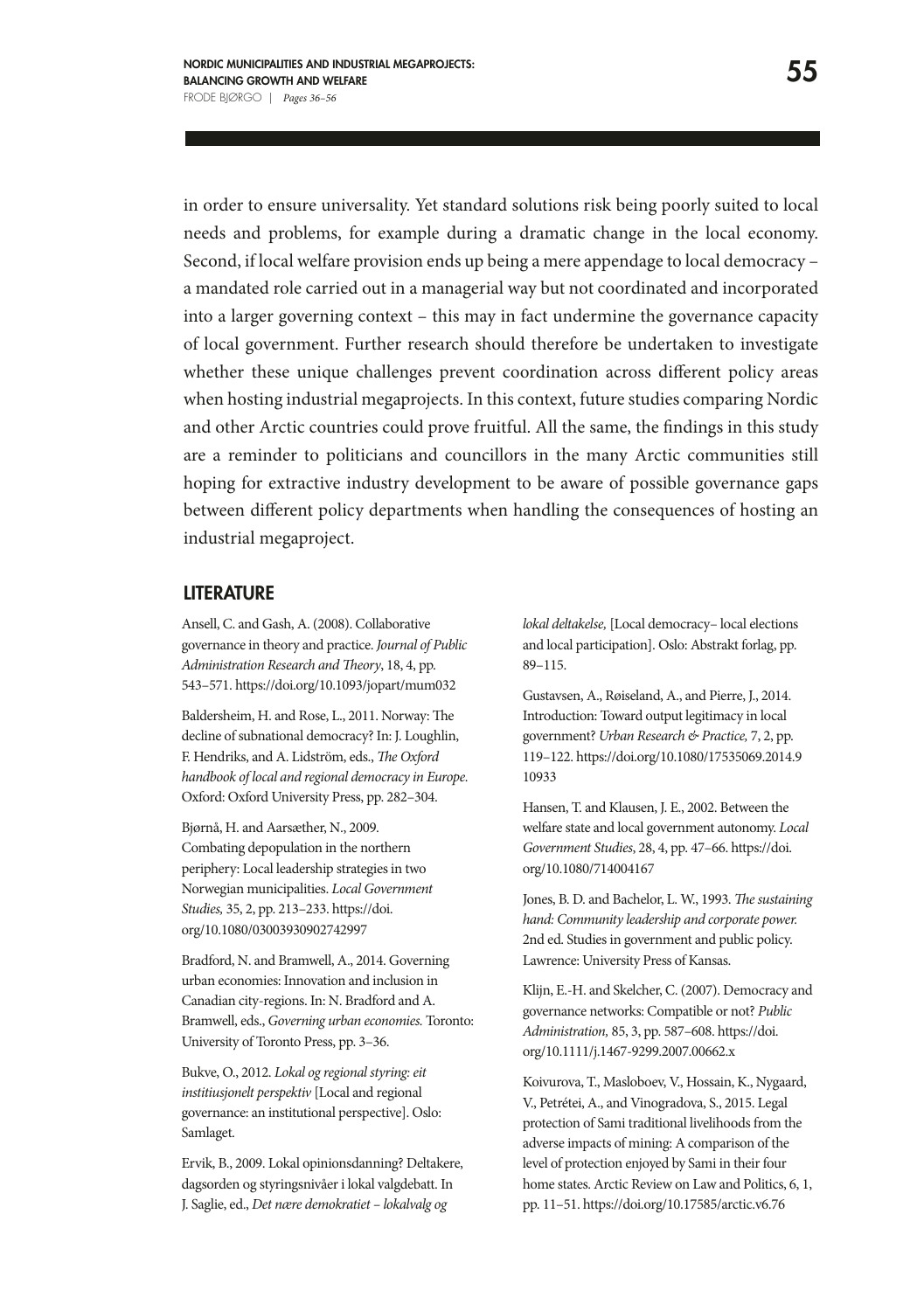Kvalsund municipality, 2013. *The social element of the municipal master plan, 2014–2024.* 

Lidström, A.. 2011. Sweden: Party-dominated subnational democracy under challenge. In: J. Loughlin, F. Hendriks, and A. Lidström, eds., *The Oxford handbook of local and regional democracy in Europe.* Oxford: Oxford University Press, pp. 261–281.

Lindblom, C. E., 1977. *Politics and markets: The world's political-economic systems.* New York: Basic Books.

Lo, C., 2015. *How to win friends and influence policy.* Doctoral dissertation. Bodø: University of Nordland.

Montin, S., 1990. Den kommunala multiorganisationen. *Statsvetenskaplig tidskrift,* 93, 3, pp. 247–260.

Montin, S., 2007. *Moderna kommuner*. Malmö: Liber.

Nygaard, V., 2015. Do indigenous interests have a say in planning of new mining projects? Experiences from Finnmark, Norway. *The Extractive Industries and Society,* 3, 1, pp. 17–24. https://doi.org/10.1016/j. exis.2015.11.009

Pajala utveckling, 2011. *Kvinnounderskott i Pajala. Åtgärder och konsekvenser.* Pajala: Pajala utveckling.

Peters, B. G., 2011. Steering, rowing, drifting, or sinking? Changing patterns of governance. *Urban Research & Practice*, 4, 1, pp. 5–12. https://doi.org/10. 1080/17535069.2011.550493

Peters, B. G., 2013. *Strategies for comparative research in political science: Political analysis.* Basingstoke: Palgrave Macmillan.

Peters, B. G., Pierre, J., and Røiseland, A., 2014. Financial gains and valuee loss? The impacts of local mixed companies. *Annals of Public and Cooperative Economics,* 85, 1, pp. 87–102. https://doi.org/10.1111/ apce.12031

Pierce, N. R., 1993. Citistates. *How urban America can prosper in a competitive world.* Washington, DC: Seven Locks Press.

Pierre, J., 1999. Models of urban governance: The institutional dimension of urban politics. *Urban Affairs Review,* 34, 3, p. 372.

Pierre, J., 2011*. The politics of urban governance.*  Basingstoke: Palgrave Macmillan.

Pollitt, C. and Bouckaert, G., 2000. *Public* 

*management reform: A comparative analysis.* Oxford: Oxford University Press.

Przeworski, A., 1987. Methods of cross-national research, 1970–83: An overview. In: M. Dierkes, H. N. Weiler, and A. B. Antal, eds., *Comparative policy research. Learning from Experience.* Berlin: WZB-Publications, pp. 3-36.

Rose, L. E. and Ståhlberg, K., 2005. The Nordic countries: Still the "promised land"? In: B. Denters and L. E. Rose, eds., *Comparing local governance. Trends and developments.* Basingstoke: Palgrave MacMillan, pp. 83-99.

Savitch, H. V. and Kantor, P. 2002. *Cities in the international marketplace: The political economy of urban development in North America and Western Europe.* Princeton: Princeton University Press.

Sellers, J. M., 2002. *Governing from below: Urban regions and the global economy.* Cambridge studies in comparative politics. Cambridge: Cambridge University Press.

Skelcher, C., Klijn, E.-H., Kübler, D., Sørensen, E., and Sullivan, H. (2011). Explaining the democratic anchorage of governance networks. *Administrative Theory & Praxis*, 33, 1, pp. 7–38. https://doi. org/10.2753/ATP1084-1806330100

Stone, C. N., 1989. *Regime politics: Governing Atlanta, 1946–1988.* Lawrence, KS: University of Kansas Press.

Suopajärvi, L., Ejdemo, T., Klyuchnikova, E., Korchak, E., Nygaard, V., and Poelzer, G. A., 2016. Social impacts of the "glocal" mining business: Case studies from Northern Europe. *Mineral Economics,* 30, 1, pp. 31–39. https://doi.org/10.1007/ s13563-016-0092-5

Suopajärvi, L., Poelzer, G. A., Ejdemo, T., Klyuchnikova, E., Korchak, E., and Nygaard, V., 2016. Social sustainability in northern mining communities: A study of the European North and Northwest Russia. *Resources Policy*, 47, pp. 61–68. https://doi.org/10.1016/j.resourpol.2015.11.004

Torfing, J., Peters, B. G., Pierre, J., and Sørensen, E. (2012). *Interactive governance*. Oxford: Oxford University Press.

Torfing, J., Sorensen, E., and Roiseland, A., 2016. Transforming the public sector into an arena for co-creation: Barriers, drivers, benefits, and ways forward. *Administration & Society*. https://doi.